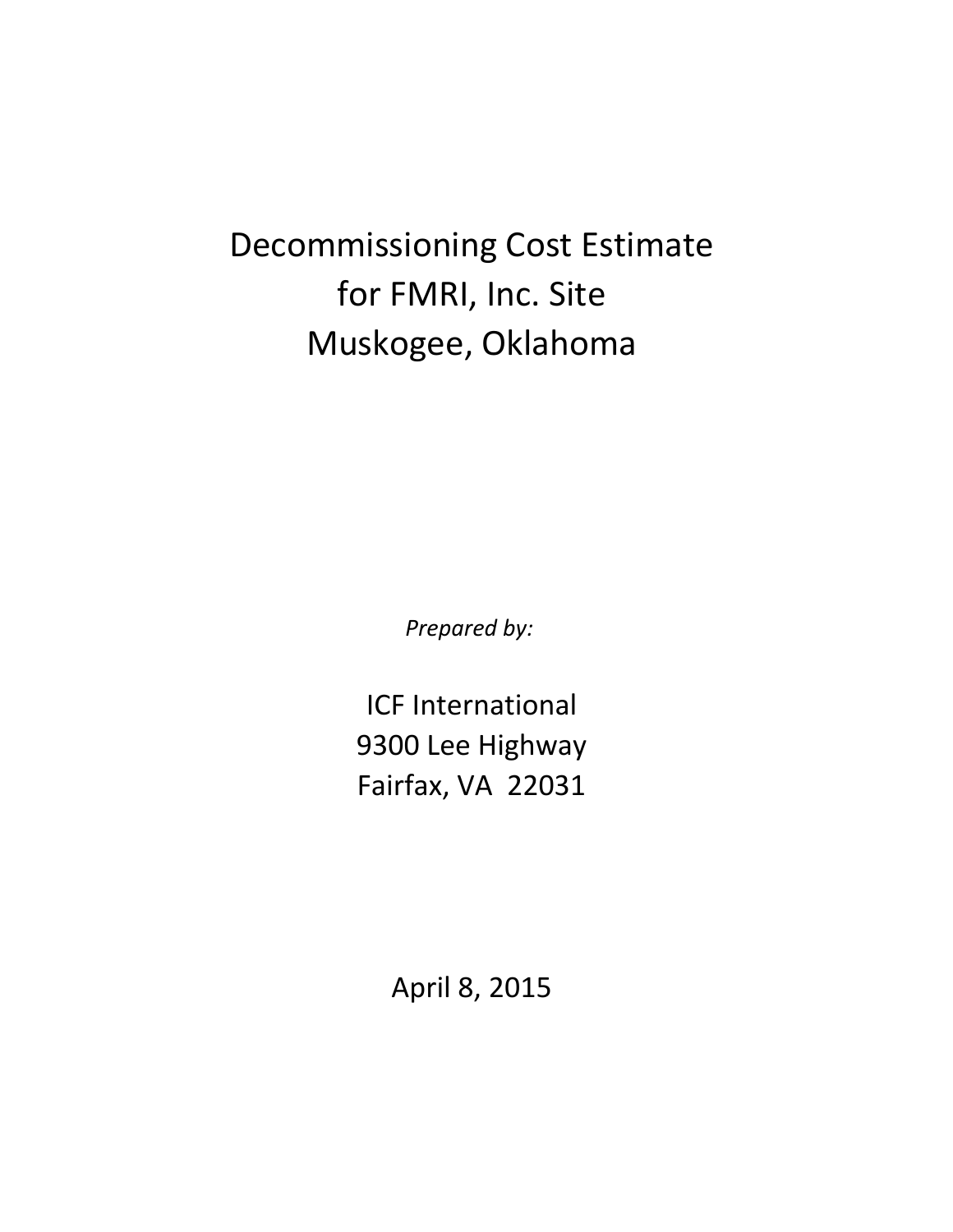| <b>Main Tasks</b>                                       |     | Cost Estimate (\$) | % of Total |
|---------------------------------------------------------|-----|--------------------|------------|
| 1. Ponds 2 & 3                                          |     | \$<br>3,569,572    | 4.56%      |
| 2. Ponds 5 through 9                                    |     | \$<br>14,926,589   | 19.05%     |
| 3. Contaminated Soils                                   |     | \$<br>15,661,933   | 19.99%     |
| 4. Equipment Rental                                     |     | \$<br>1,358,959    | 1.73%      |
| 5. Labor Costs                                          |     | \$<br>4,443,832    | 5.67%      |
| 6. Decontamination of Buildings                         |     | \$<br>3,830,818    | 4.89%      |
| 7. Site Restoration                                     |     | \$<br>1,648,340    | 2.10%      |
| 8. Groundwater                                          |     | \$<br>3,277,140    | 4.18%      |
| 9. Miscellaneous Costs                                  |     | \$<br>2,217,882    | 2.83%      |
| 10. Contractor Overhead and Profit (10% of Labor Costs) |     | \$<br>444,383      | 0.57%      |
| <b>Subtotal</b>                                         |     | \$<br>51,379,447   | 65.57%     |
| <b>Planning and Preparation (15%)</b>                   | 15% | \$<br>7,706,917    | 9.84%      |
| <b>Final Radiation Survey (7%)</b>                      | 7%  | \$<br>3,596,561    | 4.59%      |
| Subtotal with Planning/Prep/Final Rad Survey            |     | \$<br>62,682,926   | 80.00%     |
| Contingency (25%)                                       | 25% | \$<br>15,670,731   | 20.00%     |
| <b>Total</b>                                            |     | \$<br>78,353,657   | 100.00%    |

# **Summary of Estimated Reclamation Costs, FMRI Site, Muskogee, Oklahoma**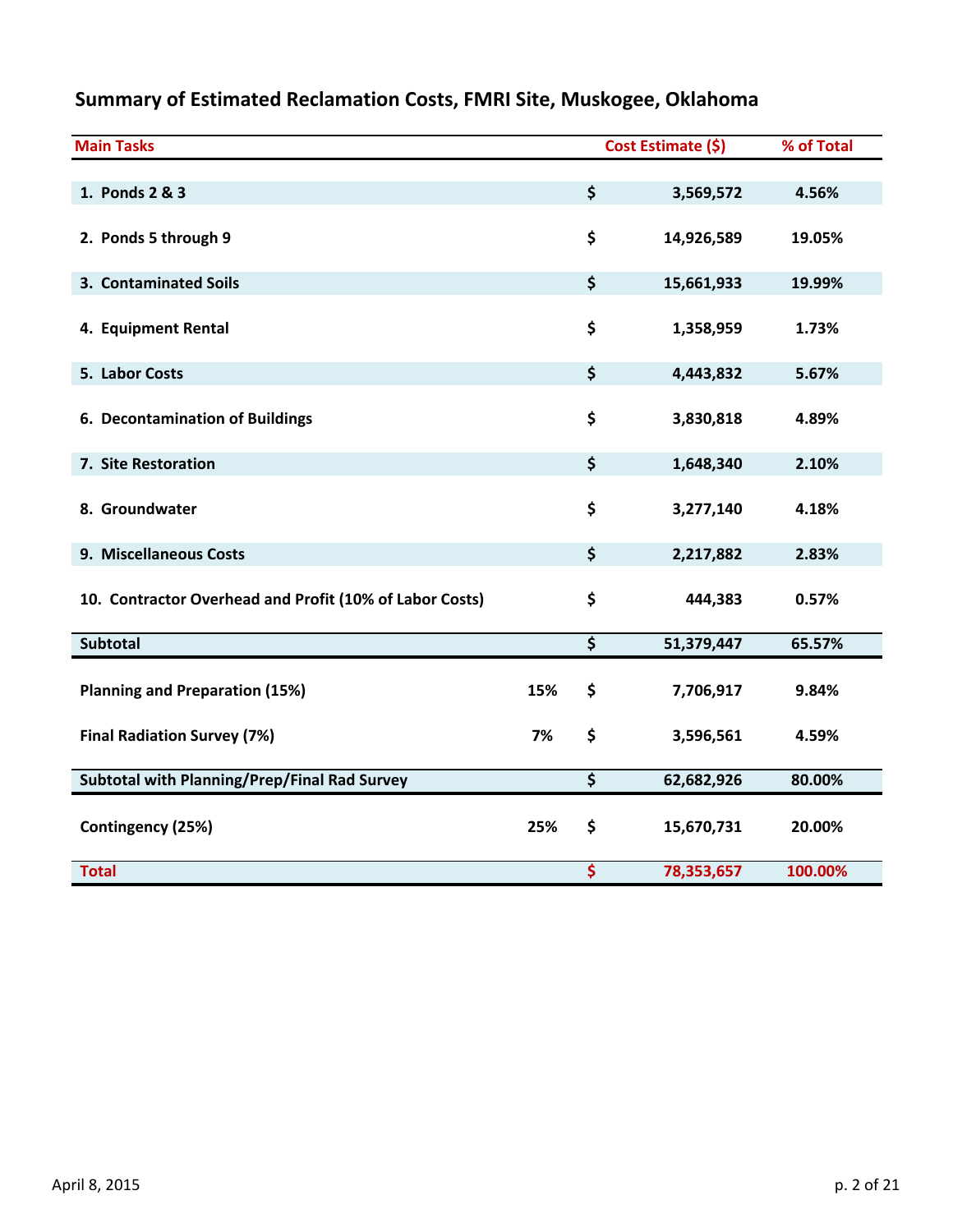# **Key Assumptions**

- 1) An independent third‐party contractor willl perform all of the decomissioning work.
- 2) The cost estimate adds <sup>a</sup> contingency factor of 25% to the sum of all estimated costs.
- 3) Planning and preparation activities include the preparation of <sup>a</sup> detailed decommissioning plan for approval by NRC, preparing other State and/or local documentation, developing work plans, performing staff training, and procuring special equipment. Planning and preparation costs are assumed to account for ~15% of the total decommissioning costs.
- 4) The final radiation survey will be performed to ensure that the materials license can be terminated and the premises released for unrestricted use. Final radiation survey costs will include the cost of performing measurements to verify compliance with NRC guidelines on acceptable contamination levels, and the cost for preparing the survey report. The cost for the final radiation survey is assumed to be 7% of the total decommissioning costs based on previous NRC experience.
- 5) The cost estimate does not include the cost for remediating soils or groundwater, which is outside of NRC's purview. Although some of the contaminated soils removed from the site may contain chemical contamination (e.g., heavy metals, trichloroethylene TCE), and methyl isobutyl ketone (MIBK)), these concerns will be addressed separately by the Oklahoma Department of Environmental Quality (DEQ). The cost estimate also does not include removal or disposal of nonradioactive structures and materials beyond that necessary to terminate the NRC licence. (NUREG‐1757, Rev. 1, p. A‐22)
- 6) In 1993, Earth Sciences performed <sup>a</sup> characterization survey of the site to determine existing conditions. No significant process activities involving ores or Work in Process (WIP) have occurred since completion of the characterization survey.
- 7) The cost estimate takes no credit for any salvage value that might be realized from the sale of any assets remaining on site.
- 8) No additional remediation work is needed on the previously released Northwest Property. Buildings in the Northwest Property were remediated to the limits of RG 1.86 that, for U and Th, result in <sup>a</sup> dose below the 25 mrem/yr limit (NRC's SER, p. 24).
- 9) Sources of information used in this cost estimate include (1) an independent cost estimate prepared by ICF Consulting in November, 2002; <sup>a</sup> Staff Evaluation Report prepared by NRC in 2004, and FMRI's "Remediation Costs, Current Decommissioning Plan, Fully Funded, 2015. These, and other information sources, are cited, where appropriate, in this cost estimate.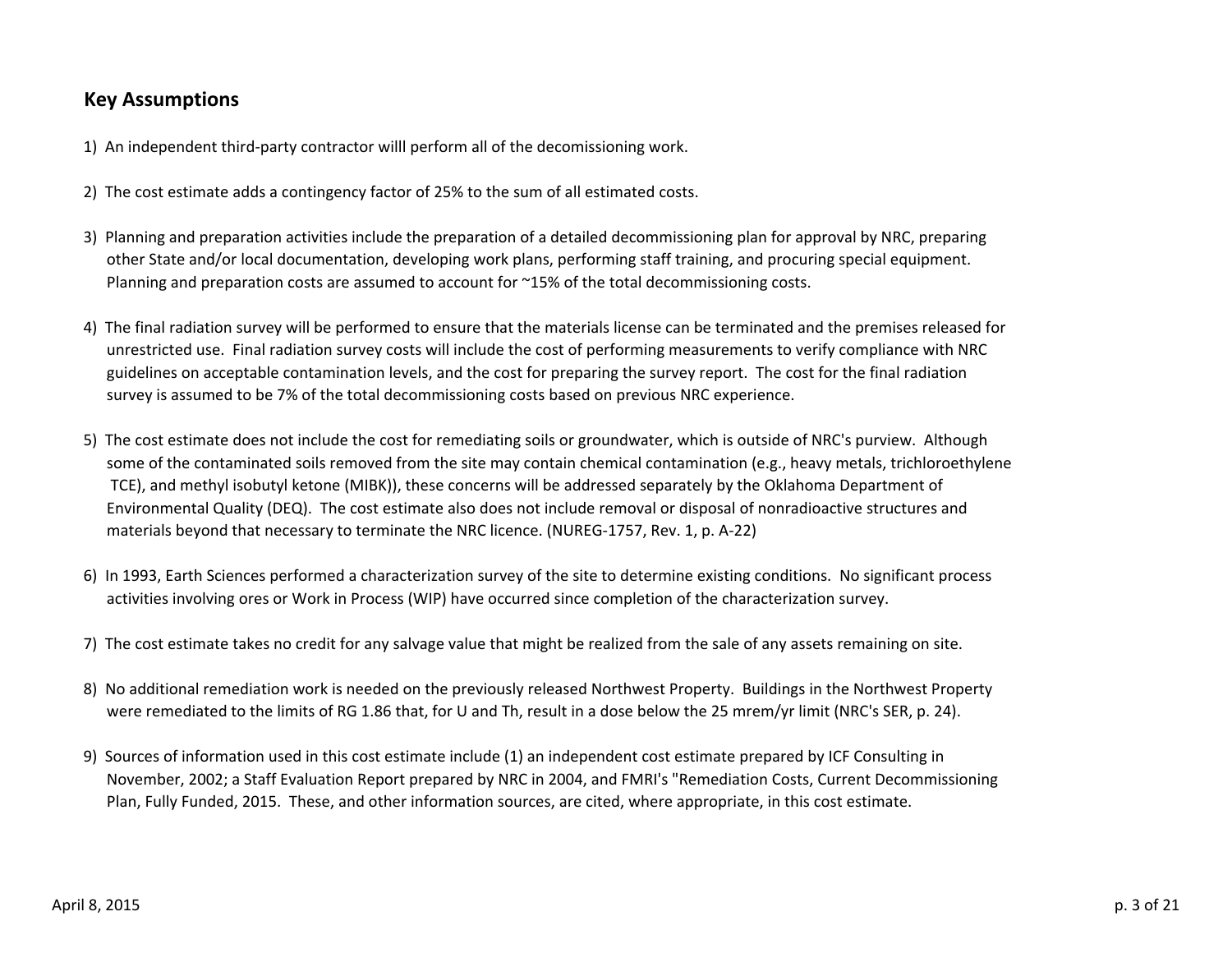## **Inflation‐Adjusted Costs**

|                                            |    | 2015        |                     | 2016         |     | 2017                                      |      | 2018                     |    | 2019                                                                 |     | 2020         |    | 2021                                   |    | 2022       |    | 2023       |      | 2024         |    | <b>Total Base Cost</b><br>$(2014 \; \text{S})$ |    | <b>Total Adjusted</b><br>for Inflation |
|--------------------------------------------|----|-------------|---------------------|--------------|-----|-------------------------------------------|------|--------------------------|----|----------------------------------------------------------------------|-----|--------------|----|----------------------------------------|----|------------|----|------------|------|--------------|----|------------------------------------------------|----|----------------------------------------|
| 1. Ponds 2 & 3                             |    |             |                     |              |     | $$1,433,761$ $$1,002,630$ $$1,002,630$ \$ |      | $\sim$                   | Ŝ  | ٠                                                                    | \$. | ٠            | Ŝ. | ٠                                      | Ŝ. |            | Ś  |            | Ŝ.   |              | S  | 3,439,021 \$                                   |    | 3,569,572                              |
| 2. Ponds 5 through 9                       |    |             |                     |              |     |                                           |      |                          |    | $$1,804,935$ $$3,509,870$ $$3,509,870$ $$3,509,870$ $$1,729,935$ $$$ |     | $\sim$       | \$ | $\sim$                                 | \$ | $\sim$     | \$ | $\sim$     | S.   | $\sim$       | s  | 14,064,481 \$                                  |    | 14,926,589                             |
| 3. Contaminated Soils                      |    |             |                     |              |     |                                           |      |                          |    | $$4,635,177$ $$4,635,177$ $$4,635,177$ $$$                           |     |              |    |                                        |    | $\sim$     |    |            |      |              |    | 13,905,530 \$                                  |    | 15,661,933                             |
| 4. Equipment Rental                        | Ś. | 130,350 \$  |                     | 260,700 \$   |     | 260,700 \$                                |      | 144,900 \$               |    |                                                                      |     |              |    | 183,750 \$ 111,300 \$ 111,300 \$       |    | 55,650 \$  |    |            | \$.  |              | S. | $1,258,650$ \$                                 |    | 1,358,959                              |
| 5. Labor Costs                             | Ś. | 440,030     | $\ddot{\mathsf{s}}$ | $633,264$ \$ |     | $633,264$ \$                              |      | 500,578 \$               |    | 626,170 \$                                                           |     | $500,578$ \$ |    | 500,578 \$                             |    | 249,394 \$ |    | $\sim$     | \$.  |              | S  | $4,083,857$ \$                                 |    | 4,443,832                              |
| 6. Decontamination of Buildings            |    |             | S.                  |              |     |                                           |      | $\overline{\phantom{a}}$ |    | $$1,133,737$ $$1,133,737$ $$1,133,737$ $$$                           |     |              |    |                                        |    | $\sim$     |    |            |      |              |    | 3,401,212 \$                                   |    | 3,830,818                              |
| 7. Site Restoration                        | \$ | $\sim$      | \$                  |              | Ŝ.  | ٠                                         | S.   | 110,000 \$               |    | 235,000 \$                                                           |     | 125,000 \$   |    | 325,000 \$                             |    | 645,000 \$ |    | $\sim$     | \$.  |              | s  | 1,440,000 \$                                   |    | 1,648,340                              |
| 8. Groundwater                             | Ś. | 293,421 \$  |                     | 293,421 \$   |     | 293,421 \$                                |      | 293,421 \$               |    | 293,421 \$                                                           |     | 293,421 \$   |    | 293,421 \$                             |    | 293,421 \$ |    | 293,421 \$ |      | 293,421 \$   |    | $2,934,214$ \$                                 |    | 3,277,140                              |
| 9. Miscellaneous Costs                     | Ś. | 237,000     | - S                 | 237,000      | - S | 237,000                                   | - \$ | 237,000                  | -Ŝ | 237,000 \$                                                           |     | 237,000 \$   |    | 237,000 \$                             |    | 237,000 \$ |    | 59,250 \$  |      | 59,250 \$    |    | $2,014,500$ \$                                 |    | 2,217,882                              |
| 10. Contractor Profit (10% of Labor Costs) | Ŝ. | 44,003 \$   |                     | $63,326$ \$  |     | $63,326$ \$                               |      | $50,058$ \$              |    | $62,617$ \$                                                          |     | $50,058$ \$  |    | $50,058$ \$                            |    | 24,939 \$  |    | $\sim$     | \$.  | $\sim$       | -S | $408,386$ \$                                   |    | 444,383                                |
| <b>Subtotal</b>                            |    | \$4,383,500 |                     |              |     | $$6,000,212 \ $6,000,212 \ $4,845,828$    |      |                          |    | \$9,136,808                                                          |     |              |    | $$7,086,272$ $$7,286,272$ $$1,505,405$ |    |            | -S | 352,671    | - \$ | $352,671$ \$ |    | 46,949,851                                     | -S | 51,379,447                             |
| <b>Inflation Multiplier</b>                |    | 1.020       |                     | 1.040        |     | 1.061                                     |      | 1.082                    |    | 1.104                                                                |     | 1.126        |    | 1.149                                  |    | 1.172      |    | 1.195      |      | 1.219        |    |                                                |    |                                        |

*Notes:*

1) Base year costs are shown in 2014 dollars. Costs in years 2015 through 2024 are shown in 2014 dollars and adjusted by the inflation multiplier

2) The total inflation‐adjusted cost for each of the major tasks is shown in the column at the far right, "Total Adjusted for Inflation."

3) Inflation multiplier reflects the average inflation (CPI‐U) from 2010 through 2014 2.00 **%** 2010: 1.6% 2011: 3.2% 2012: 2.1% 2013: 1.5%2014: 1.6%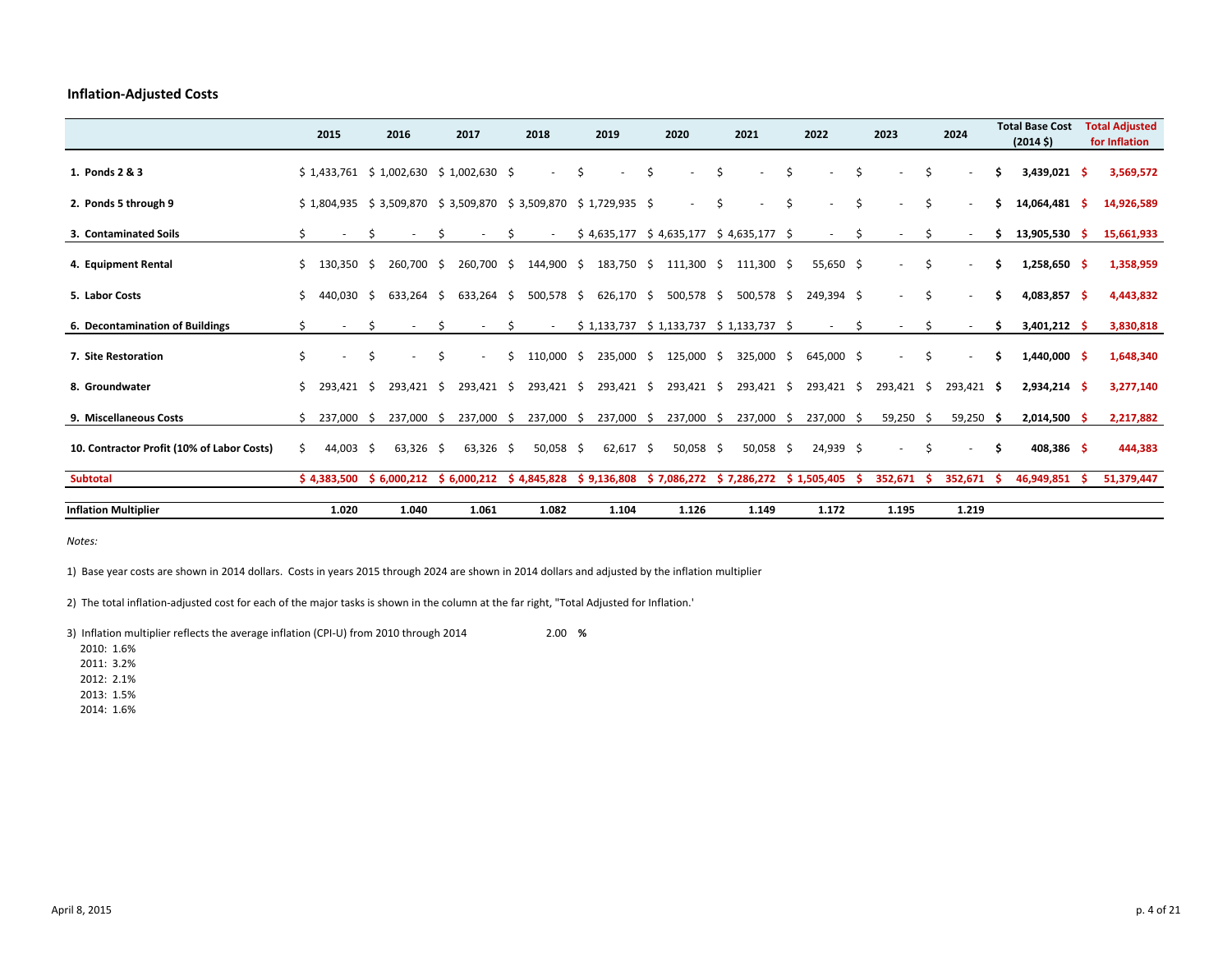## **1. Transport & Dispose of Radioactive Work‐In‐Process (WIP) Material from Ponds 2 & 3**

#### **Background Information**

Pond 2: Original dimensions were 351' <sup>x</sup> 151' (1.2 acres) and was ~10' deep. Based on <sup>a</sup> full volume and 3:1 sloping sides, there are 757,000 ft3 of process waste in Pond 2. Pond 3: Original dimensions were 400' <sup>x</sup> 250' (or 2.3 acres) and 25' deep.

Pond 4 and Pond 3 were combined to make the current Pond 3. Areas of Pond 4 not included in Pond 3 were filled from 1975 to 1985. FMRI completed removal of WIP from Pond 3 in 2010. In 2011, FMRI removed and packaged all remaining Pond 3 material stored in the onsite drying bed. (NRC Trip Report, 5/9/14) FMRI started removal of WIP from Pond 2 from 8/11 through 12/11 and resumed bagging from 7/12 through 10/12 because storage areas (Chem A and Chem C) were full. From 2006 ‐ 2009, FMRI shipped WIP to the White Mesa uranium mill site in Utah ‐‐ 13,204 tons of WIP in 672 separate shipments. (NRC Trip Report, 5/9/14) Since 2013, FMRI has shipped 29 intermodals to Utah, each containing 18‐20 tons of WIP material. (NRC Trip Report, 5/9/14) Shipment of intermodals was via truck to Tulsa, rail to Salt Lake City, and truck to the Utah mill. Shipping schedule is limited by available funds. (NRC Trip Report, 5/9/14)

#### **Assumptions**

At time of NRC's site visit in May 2014, there were 2,169 bags of WIP in storage: 343 bags in the Thermite building, 714 bags in Chem C, and 1,112 in Chem A. ‐‐> 2,169 bags <sup>x</sup> (27 ft3/bag <sup>x</sup> 100 lb/ft3) <sup>=</sup> 2,169 bags <sup>x</sup> 2,700 lbs/bag <sup>=</sup> 2,928 tons of WIP awaiting shipment.

FMRI estimated that it had removed ~3,000 tons of WIP from Pond 2 and that ~5,000 tons remained. (FMRI data cited NRC Trip Report, 5/9/14)

~200 tons of WIP remain in <sup>a</sup> drying bed near Pond 3. (FMRI Plan for Additional Characterization, submitted to NRC, 2/11/2011)

~16,000 tons of WIP residues (20% moisture content) will be excavated from Ponds 2 and 3 and shipped to <sup>a</sup> licensed U reclamation facility. (NRC SER, p. 2)

| <b>WIP Transportation to Blanding Utah:</b>                                                           |                  |                                 | 5,206.00 | \$/load      |
|-------------------------------------------------------------------------------------------------------|------------------|---------------------------------|----------|--------------|
| Transportation provided by qualified transporters via intermodal containers and rail flat cars.       |                  |                                 |          |              |
| Does not include costs for rejected shipments, taxes, or fuel surcharge that may be imposed.          |                  |                                 |          |              |
| Source: American Waste Management Services, Inc. price quote for transporting                         |                  |                                 |          |              |
| WIP material (300 loads), Waste I.D. #35423, May 16, 2014.                                            |                  |                                 |          |              |
| WIP Disposal at White Mase Mill near Blanding, Utah:                                                  |                  |                                 | 150.00   | $$$ /wet ton |
| Total quantity to be delivered is from 5,000 to 50,000 wet tons.                                      |                  |                                 |          |              |
| Assumes shipments would be completed by 12/31/2015.                                                   |                  |                                 |          |              |
| Assumes that FMRI certifies that the WIP does not contain listed hazardous wastes as defined in RCRA. |                  |                                 |          |              |
| Deliveries to the Mill after 12/31/2013 shall be inflation adjusted by the CPI-U.                     |                  |                                 |          |              |
| Source: Processing Agreement between White Mesa, Energy Fuels, and FMRI, 8/1/2013.                    |                  |                                 |          |              |
| <b>Estimated Quantity of WIP Remaining Onsite</b>                                                     | <b>Est. Tons</b> |                                 |          |              |
| 1) Bags of WIP in storage awaiting shipment                                                           | 2,928            | tons                            |          |              |
| 2) Remaining in Pond 2                                                                                | 5,000            | tons                            |          |              |
| 3) Material in maximal under lines near Dend 3.                                                       | <b>010</b>       | $\frac{1}{2}$ and $\frac{1}{2}$ |          |              |

| 3) Material in mound under liner near Pond 3: | 210   | tons    |
|-----------------------------------------------|-------|---------|
| Total                                         | 8.138 | tons    |
|                                               |       |         |
| <b>Transportation and Disposal Costs</b>      |       |         |
| Costs per Load                                | 5.206 | \$/load |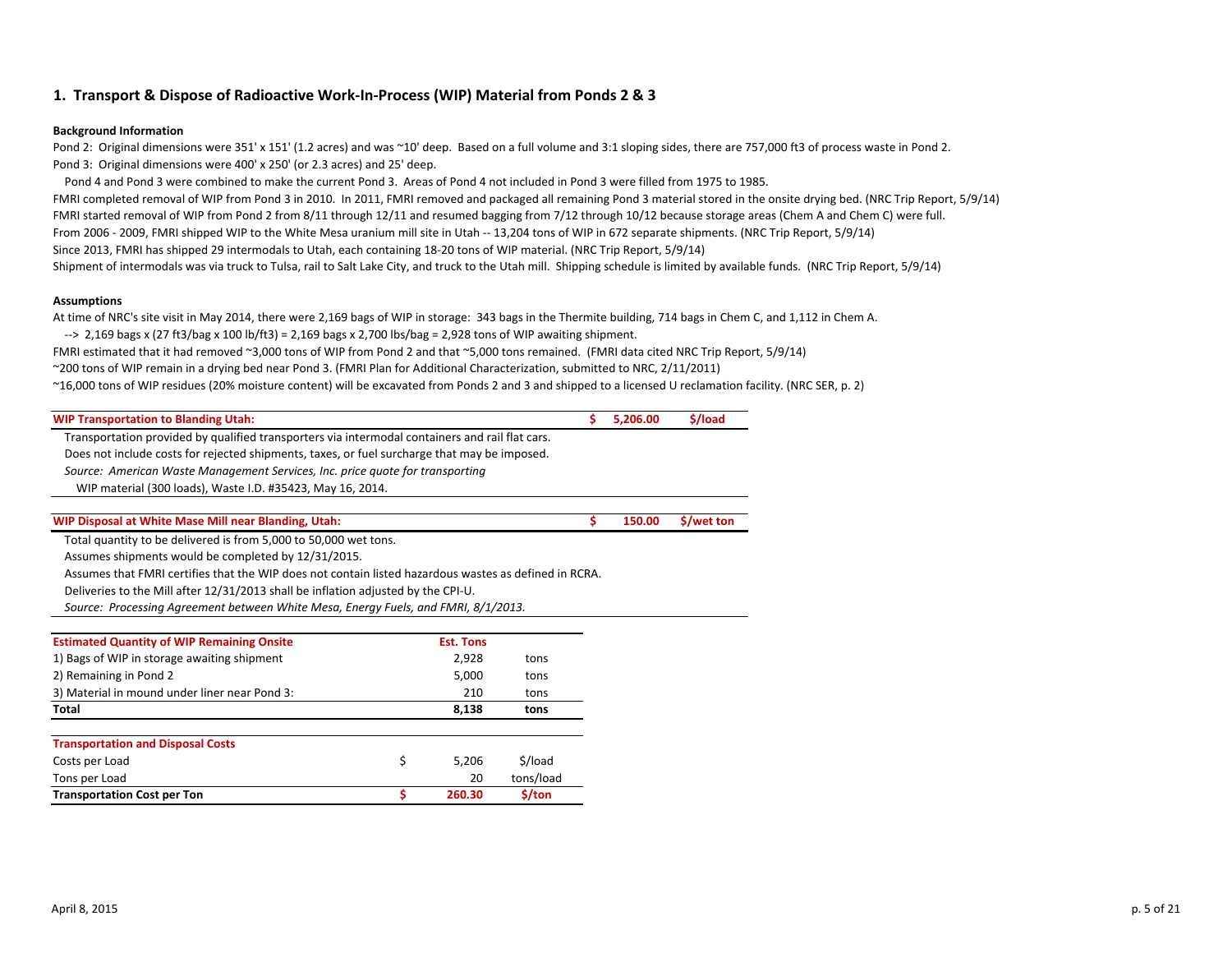#### **WIP Transportation and Disposal**

| Activity                                         | Quantity | Unit | Cost/Ton (\$) | Cost (S)    |
|--------------------------------------------------|----------|------|---------------|-------------|
| Transportation of WIP                            | 8,138    | tons | 260.30        | 2,118,321   |
| Disposal of WIP                                  | 8.138    | tons | 150.00        | 1,220,700   |
| Bags for WIP (5,000 @\$20 ea)                    | 5.000    | ea   |               | 100,000     |
| <b>Total for WIP Transportation and Disposal</b> |          |      |               | \$3,439,021 |

#### *Notes:*

WIP estimates used above are from NRC's site visit in May 2014 and NRC/ICF's site visit in March 2015.

Cost of bags for WIP is from FMRI's 2015 cost estimate.

FMRI's current (2015) estimate of WIP remaining onsite is not consistent with FMRI's statements about WIP shipped to White Mesa, UT from 2006‐2009 and in 2013.

| Allocation of Costs by Year for Transportation and Disposal of<br>WIP from Ponds 2 & 3  | 2015      | 2016           | 2017      | 2018   | 2019   | 2020   | 2021                     | 2022                     | 2023   | 2024 | <b>Total Cost</b><br>(20145) |
|-----------------------------------------------------------------------------------------|-----------|----------------|-----------|--------|--------|--------|--------------------------|--------------------------|--------|------|------------------------------|
| Ponds 2 & 3 Labor Costs                                                                 | 189.741   | 132.686        | 132.686   |        |        |        | $\overline{\phantom{a}}$ | $\overline{\phantom{0}}$ |        |      | 455,112                      |
| Transportation and disposal costs are allocated based on<br>labor costs for ponds 2 & 3 | 1.433.761 | $1,002,630$ \$ | 1,002,630 | $\sim$ | $\sim$ | $\sim$ | $\sim$                   |                          | $\sim$ |      | \$3,439,021                  |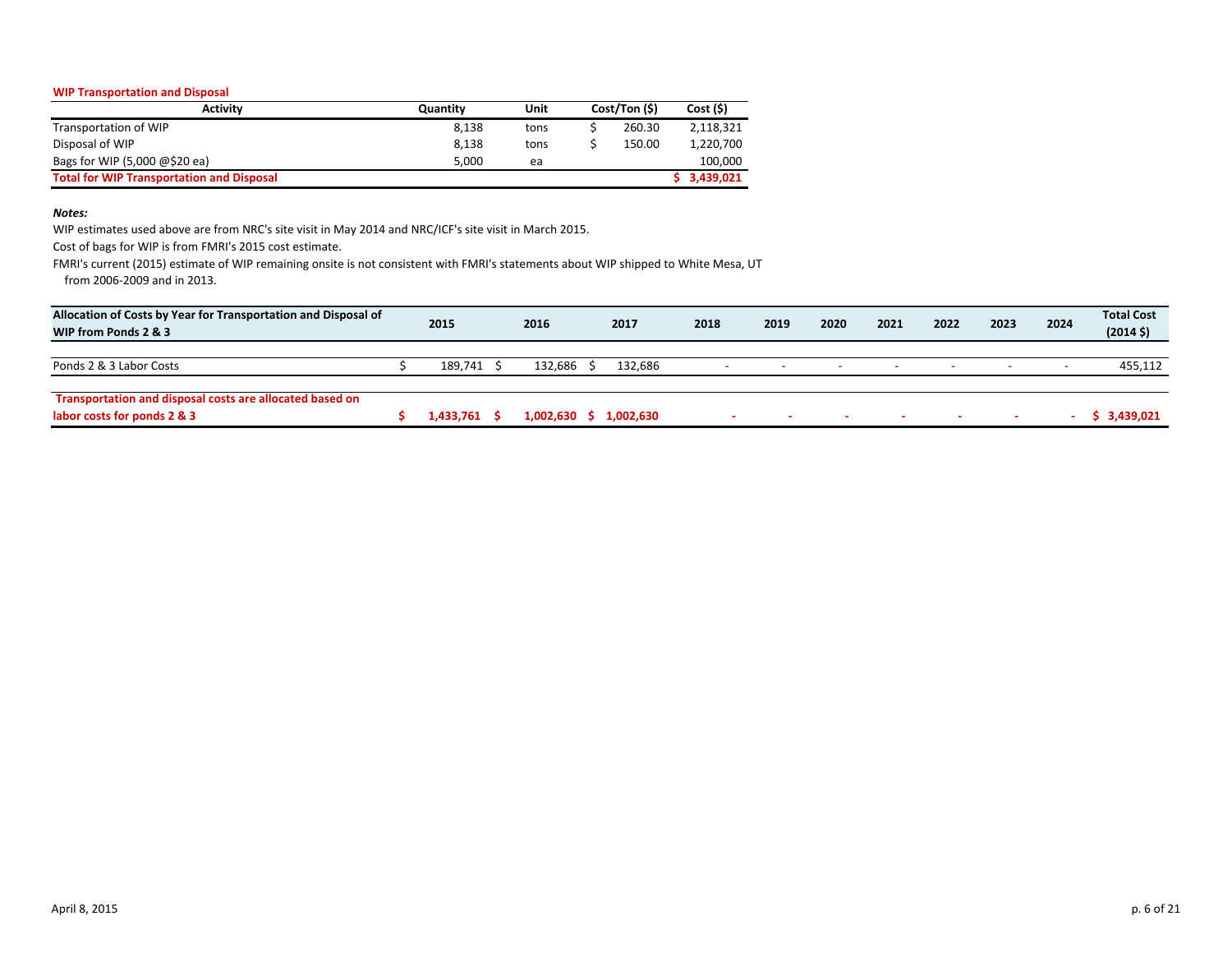#### **2. Transport & Dispose of Chemical (CaF2) Material from Ponds 5 ‐ 9**

### **Assumptions**

~68,800 tons of residue (20% moisture content) of residue will be excavated and disposed from Ponds 5, 6, 7, 8, & 9. *Source: NRC's SER, p. 2.*

| <b>CaF2 Transportation</b>                                                                                                                         |              |                |                    |             |     |                    |
|----------------------------------------------------------------------------------------------------------------------------------------------------|--------------|----------------|--------------------|-------------|-----|--------------------|
| Price includes liner, fuel surcharge, and a 100-ton per car minimum                                                                                |              |                | Ś<br>10,500.00     | gondola car |     |                    |
| Calculated cost/ton (assume 110 tons per load [per FMRI])                                                                                          |              |                | Ś<br>95.45         | \$/ton      |     |                    |
| Source: Email from Jim Smith, American Waste Management Services, Inc. to James Burgess, FMRI, 9/3/2014.                                           |              |                |                    |             |     |                    |
| CaF2 Disposal at WCS RCRA Subtitle C Facility, Andrews County, Texas                                                                               |              |                |                    |             |     |                    |
| Debris                                                                                                                                             |              |                | \$<br>17.50        | ft3         |     |                    |
| Soil or soil-like material                                                                                                                         |              |                | \$<br>8.00         | ft3         |     |                    |
| Source: Non-binding disposal cost estimate provided by Waste Control Specialists LLC to James Burgess, FMRI, 9/4/2014.                             |              |                |                    |             |     |                    |
| <b>Estimated Quantity of CaF2 in Ponds 5 through 9</b>                                                                                             |              |                |                    |             |     |                    |
| Estimate from NRC SER and ICF's 2002 cost estimate: 68,000 tons consisting of:                                                                     |              |                |                    |             |     |                    |
| CaF <sub>2</sub>                                                                                                                                   | 51,500       | tons           | 103,000,000 pounds |             |     |                    |
| Soil below each pond and clay liners                                                                                                               | 16,500       | tons           | 33,000,000 pounds  |             |     |                    |
| Assumes contaminated soils under ponds 6, 7, 8, and 9 are 1-foot thick across the entire footprint                                                 |              |                |                    |             |     |                    |
| (330,000 ft2 x 1 ft thick ' = 330,000 ft3); assume 100 lbs/ft3 for soil                                                                            |              |                |                    |             |     |                    |
| <b>Total Quantity of CaF2 and Associated Soils</b>                                                                                                 | 68.000       | tons           |                    |             |     |                    |
| Note: The estimated quantities above assume that contaminated soils under the ponds are included in the 68,000 tons of residue requiring disposal. |              |                |                    |             |     |                    |
| <b>Dewatering Costs</b>                                                                                                                            |              |                |                    |             |     |                    |
| Estimated cost for setup and rental of jet pump system to dewater CaF2                                                                             |              |                |                    |             |     |                    |
| (\$75K in year 1, \$50K in years 2, 3, and 4.)                                                                                                     |              |                |                    |             |     |                    |
| Source: FMRI's 2015 Estimated Remediation Costs                                                                                                    |              |                |                    |             |     |                    |
| <b>Total CaF2 Dewatering Costs</b>                                                                                                                 |              | Ś<br>225,000   |                    |             |     |                    |
| <b>Transportation Costs</b>                                                                                                                        |              |                |                    |             |     |                    |
| Costs per gondola car (includes liner, fuel surcharge, and 100-ton/car minimum)                                                                    | \$<br>10,500 | \$/gondola car |                    |             |     |                    |
| Tons per gondola car (source: FMRI 2015 estimate)                                                                                                  | 110          | tons/gondola   |                    |             |     |                    |
| <b>Total Transportation Costs</b>                                                                                                                  | \$<br>95.45  | \$/ton         | 68,000 tons        |             | \$. | 6,490,909          |
| <b>Disposal Costs</b>                                                                                                                              |              |                |                    |             |     |                    |
| <b>Material</b>                                                                                                                                    | Est. Tons    | Lbs            | Lbs/ft3            | Total ft3   |     | Disposal @ \$8/ft3 |
| CaF2 in Ponds 5, 6, 7, 8, and 9                                                                                                                    | 51,500       | 103,000,000    | 175                | 588,571 \$  |     | 4,708,571          |
| Soils under each pond and clay liners                                                                                                              | 16,500       | 33,000,000     | 100                | 330,000     | -\$ | 2,640,000          |
| <b>Total Disposal Costs</b>                                                                                                                        | 68,000       | 136,000,000    |                    | 918,571     | Ŝ   | 7,348,571          |
| <b>Totals for CaF2</b>                                                                                                                             |              |                |                    |             |     |                    |
| Dewatering                                                                                                                                         |              |                |                    |             | S   | 225,000            |
| Transportation                                                                                                                                     |              |                |                    |             | Ś   | 6,490,909          |
| Disposal                                                                                                                                           |              |                |                    |             |     | 7,348,571          |
| <b>Total for CaF2 Dewatering, Transportation, and Disposal</b>                                                                                     |              |                |                    |             |     | 14,064,481         |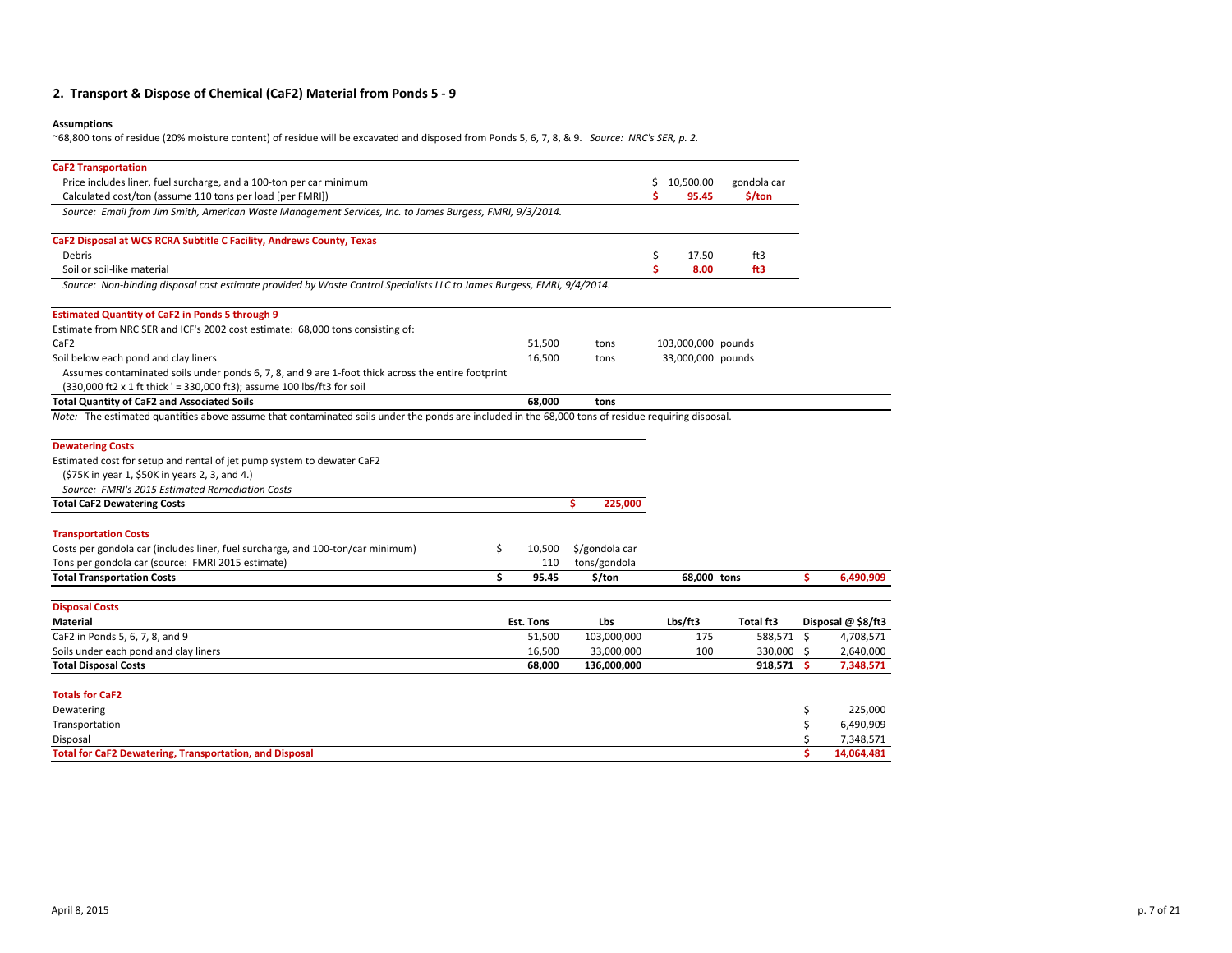| Allocation of Costs by Year for Transportation and Disposal of CaF2 from Ponds 5-9 | 2015         | 2016                | 2017         | 2018         | 2019      | 2020 | 2021 | 2022 | 2023 | 2024 | <b>Total Cost</b><br>$(2014 \; \text{S})$ |
|------------------------------------------------------------------------------------|--------------|---------------------|--------------|--------------|-----------|------|------|------|------|------|-------------------------------------------|
|                                                                                    |              |                     |              |              |           |      |      |      |      |      |                                           |
| Ponds 5 - 9 Labor Costs                                                            | 125.592      | 251.184             | 251.184      | 251,184      | 125,592   |      |      |      |      |      | 1,004,737                                 |
|                                                                                    |              |                     |              |              |           |      |      |      |      |      |                                           |
| CaF2 dewatering costs                                                              | 75.000 \$    | $50.000 \quad S$    | 50.000 \$    | 50,000       |           |      |      |      |      |      | 225.000                                   |
| Transportation                                                                     | 811,364      | 1.622.727           | 1,622,727 \$ | l,622,727 \$ | 811,364   |      |      |      |      |      | 6,490,909                                 |
| Disposal                                                                           | 918.571      | $1.837.143 \quad S$ | 1,837,143 \$ | 1,837,143 \$ | 918,571   |      |      |      |      |      | 7,348,571                                 |
| Transportation and disposal costs are allocated based on labor costs for Ponds 5-9 | 1,804,935 \$ | 3.509.870<br>- 8    | 3,509,870 \$ | 3,509,870    | 1,729,935 |      |      |      |      |      | 14,064,481                                |

#### **Background (from ICF's 2002 Cost Estimate)**

Pond 5: Original dimensions were 200' <sup>x</sup> 100' (or 0.5 acres) and 10' deep. Constructed in 1973 with <sup>a</sup> clay liner.

Residue from this pond was dried and placed in 1,200 1‐ton bulker bags (~1 cubic yard), or 1,200 tons total.

Pond 5 was closed by filling in with topsoil. Estimated residue depth of 3'.

Samples revealed elevated gross alpha and gross beta, as well as elevated levels of U and Th. Also high levels of MIBK.

Pond 6: ~200' <sup>x</sup> 100' (or ~0.5 acres); estimated residue depth of 3'.

Pond 7: ~250' <sup>x</sup> 150' (or ~0.85 acres) and is <10' deep. Has clay liner. Estimated residue depth of 3'.

Samples revealed elevated gross alpha and gross beta, as well as elevated levels of U and Th. No MIBK.

Pond 8: ~350' <sup>x</sup> 350' (or 2.8 acres) and is ~25' deep. Has synthetic liner that may be leaking.

Samples revealed elevated gross alpha and gross beta, as well as elevated levels of U and Ra.

MIBK was detected at concentrations well above the 33 mg/kg action limit. Estimated residue depth of 13'.

Pond 9: ~600' <sup>x</sup> 250' (or 3.4 acres) and is ~25' deep. Constructed in 1985 with <sup>a</sup> clay and synthetic liner that may be leaking.

In 2002, the pond was full of water and slurry and the CaF2 was seen breaking the surface.

Most samples showed MIBK at levels above the 33 mg/kg action limit. Estimated residue depth of 13'.

Samples revealed elevated gross alpha and gross beta, as well as elevated levels of U and Ra.

#### **Additional Background Information**

The CaF2 ponds contain sludges or residues contaminated with organic, inorganic, and radioactive waste.

Primary contaminants of concern are: chromium, MIBK, U‐233, U‐234, U‐235, U‐238, Th‐230, Th‐234, and their decay products.

The presence of hazardous and radioactive contaminants increases the probability that some of the CaF2 material will have to be disposed of as mixed waste. Pond 2 was constructed in 1960 and included <sup>a</sup> clay liner and was used to hold process residue until Pond 3 was built in 1979.

In 2002, site personnel said that the pond was capped with <sup>a</sup> PVC sheet and one polyethylene sheet. Estimates of soil cover thickness are from 6 to 24 inches. At an unknown date, the residue in Pond 5 was dried and placed in 1,200 one‐ton bulker bags (3'x3'x3').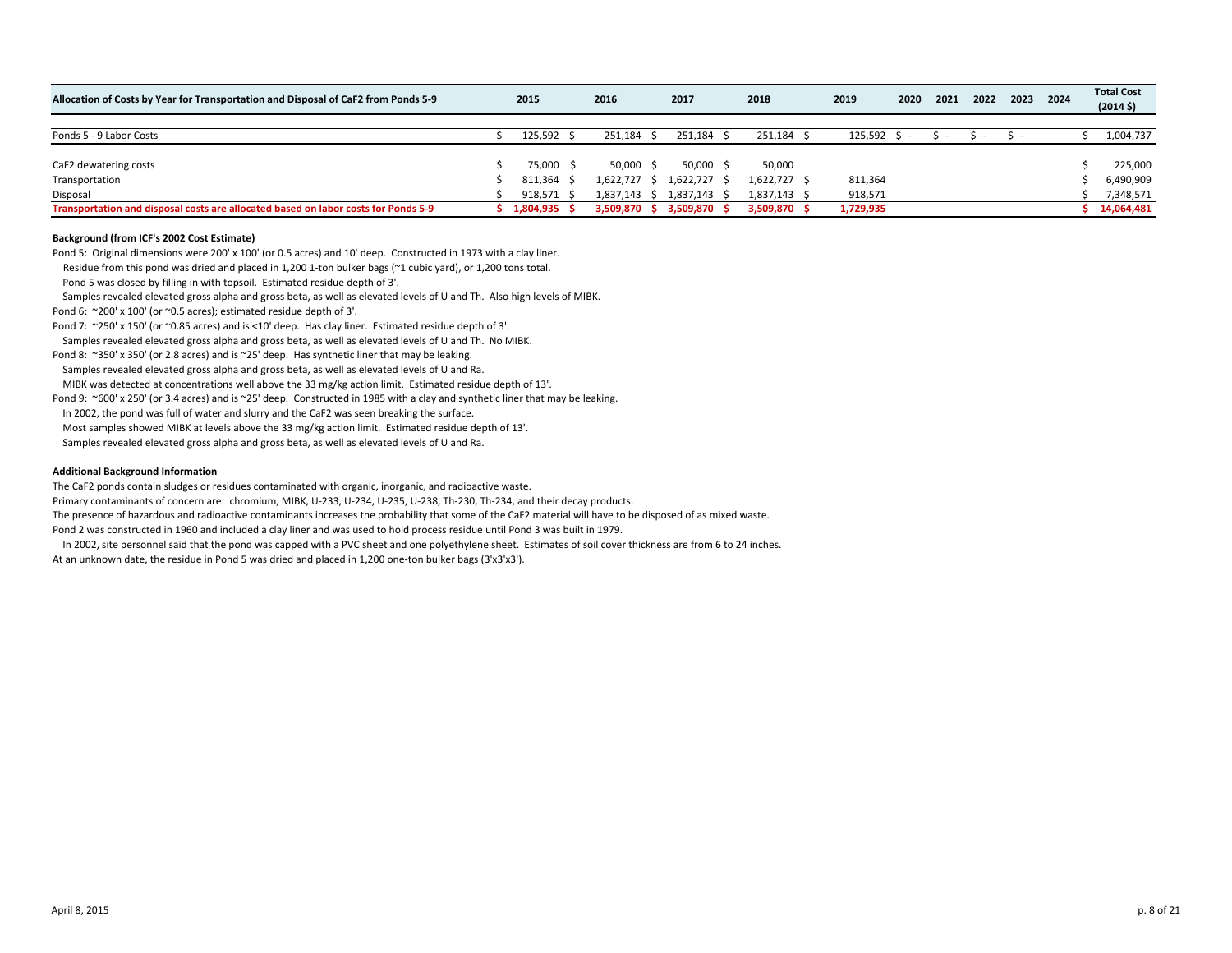# **3. Transport & Dispose of Additional Contaminated Soils**

## **Background**

1) In <sup>a</sup> November 2002 independent Decommissisoning Cost Estimate for Fansteel, Inc., ICF reviewed detailed characterization data for the site prepared by Earth Sciences Consultants and confirmed that the surface and subsurface soils at the site have been contaminatec with a number of different isotopes over the years, as well as chemicals.<sup>1</sup> The presence of chemcial and radiological contamination at the site raises the possibility that some of the soil might be considered mixed waste with more limited and more costly disposal options.

## **Assumptions**

- 2) For cost estimating purposes, ICF's 2002 cost estimate divided the site into seven areas of concern. The Disposal Cost table shows the physical areas of each of the seven site areas and subtracts the pond areas to avoid double counting. For each of the seven areas, ICF assigned a percentage of the area contaminated and <sup>a</sup> depth of contamination. The current (April 2015) ICF cost estimate focuses on radiological contamination and assumes that at the time of Final Site Surveys, the anticipated area‐weighted average thickness of residual radioactivity in surface soils is estimated to be ~0.85 <sup>m</sup> (0.5 <sup>m</sup> for 70% of the site; 1 <sup>m</sup> for 20% of the site, and 3 <sup>m</sup> for 10% of the site, as documented in Fansteel's January 2003 Decommissioning Plan for the site). $^2$  [0.85 m = 2.79 ft]
- 3) As documented in the NRC's SER, site characterization data show that some radioactivity is known to extend down to <sup>a</sup> depth of several meters. However, because the dose from the residual radioactivity is expected to be primarily from gamma radiation, the dose attributable to radioactivity below <sup>a</sup> depth of 0.85 meters is expected to be insignificant, which was confirmed through an NRC staff sensitivity analysis (NRC SER, p. 25).
- 4) The seven areas of the site identified in ICF's 2002 cost estimate as containing radiologically contaminated soils represent an area of 1.6 million ft2 (153,000 m2), as shown in the table below.
- 5) The amount of soil that ICF estimates needs to be removed constitutes only the radiologically contaminated soils, and not soils contaminated by chemicals that may need to be removed under Oklahoma DEQ requirements. In the absense of data showing an area is clean, ICF assumed it was likely to be contaminated if it was located near areas of known contamination. Although it is possible that some portion of the contamination may need to be disposed of as mixed waste, the estimate below assumes that all of the radiologically contaminated soil could be disposed of as low level radioactive waste at the WCS facility in Andrews, Texas.

## *Notes:*

- <sup>1)</sup> Decommissioning Cost Estimate for Fansteel, Inc, Muskogee, OK. Prepared by ICF Consulting, November 15, 2002.
- <sup>2)</sup> Decommissioning Plan, Fansteel Inc., Muskogee, Oklahoma Site, Volume 2 of 2, Project No. 6473F, January 15, 2003.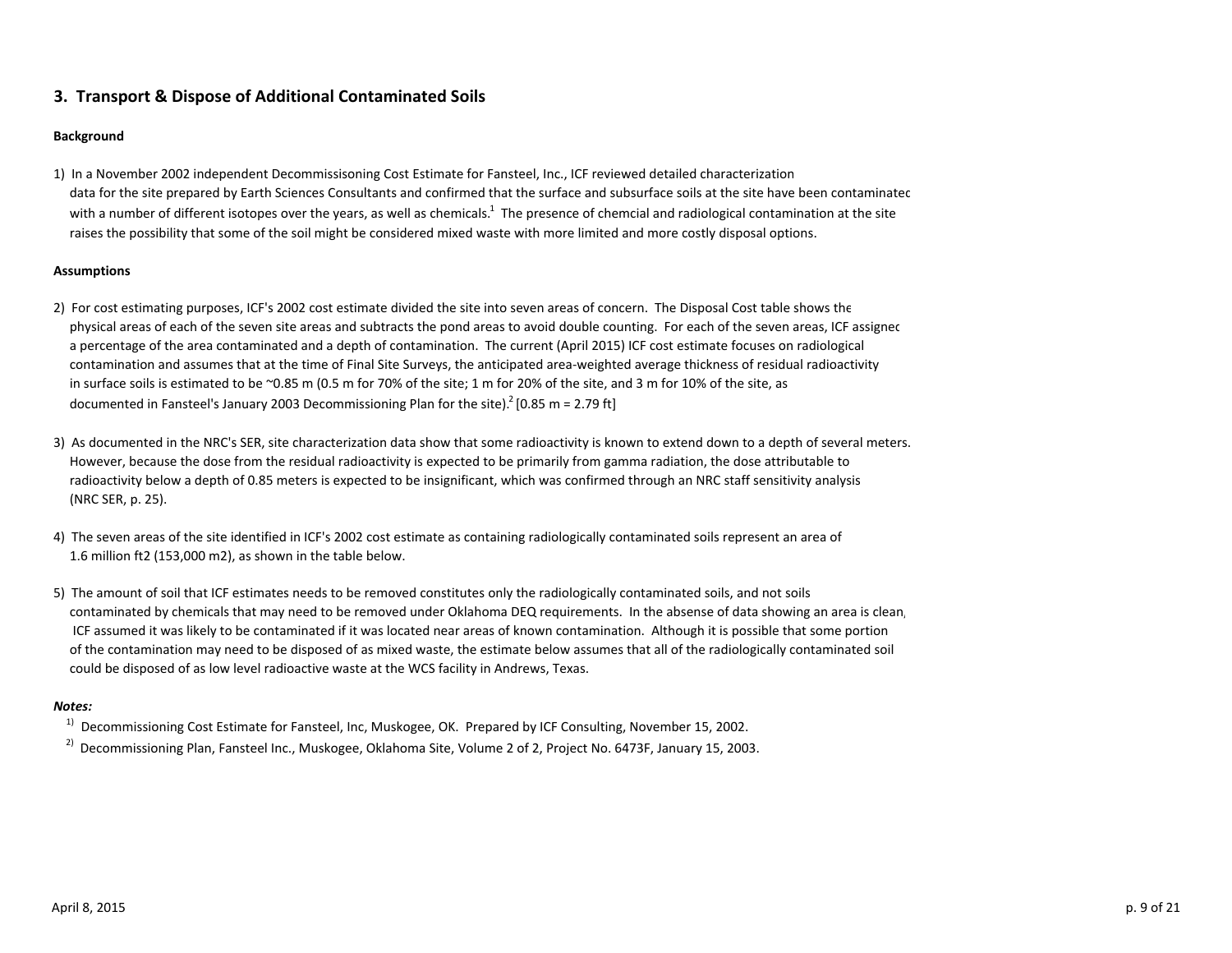| B             |             | D          | E                        |                                    | <b>Disposal Cost for Radiologically Contaminated Surface and Subsurface Soils</b><br>G | н                             |                                                     |                                           |    | К                                |
|---------------|-------------|------------|--------------------------|------------------------------------|----------------------------------------------------------------------------------------|-------------------------------|-----------------------------------------------------|-------------------------------------------|----|----------------------------------|
| Soil Area     | Length (ft) | Width (ft) | Area with<br>Ponds (ft2) | <b>Area Without</b><br>Ponds (ft2) | % of Area Affected<br>(1)                                                              | Contam. Depth<br>$(ft)$ $(1)$ | <b>Modified</b><br>Contam. Depth<br>$(ft)$ $(2, 3)$ | Contam. Soil<br>Volume (ft3)<br>$(F*G*I)$ |    | <b>Disposal Cost</b><br>@\$8/ft3 |
|               | 640         | 330        | 211.200                  | 211.200                            | 70%                                                                                    | 13                            | 2.79                                                | 412,473.60                                | Ś  | 3,299,789                        |
|               | 460         | 460        | 211,600                  | 158.599                            | 50%                                                                                    | 15                            | 2.79                                                | 221,245.61                                | -Ŝ | 1,769,965                        |
| 3             | 550         | 410        | 225,500                  | 125,500                            | 50%                                                                                    | 10                            | 2.79                                                | 175,072.50 \$                             |    | 1,400,580                        |
| 4             | 450         | 160        | 72,000                   | 72,000                             | 30%                                                                                    | 0.5                           | 0.5                                                 | 10,800.00 \$                              |    | 86,400                           |
| 5             | 525         | 150        | 78.750                   | 78.750                             | 70%                                                                                    | 0.5                           | 0.5                                                 | 27,562.50 \$                              |    | 220,500                          |
| 6             | 650         | 650        | 422,500                  | 422,500                            | 10%                                                                                    | 0.5                           | 0.5                                                 | $21,125.00$ \$                            |    | 169,000                          |
|               | 660         | 650        | 429,000                  | 79,000                             | 100%                                                                                   |                               | 2.79                                                | 220,410.00                                |    | 1,763,280                        |
| <b>Totals</b> |             |            | 1,650,550                | 1,147,549                          |                                                                                        |                               |                                                     | 1,088,689                                 |    | 8,709,514                        |

*Notes:*

(1) Percent of area affected and contamination depth are from ICF's 2002 cost estimate.  $1 \text{ m} = 3.28084 \text{ ft}; 1 \text{ m} = 10.7639 \text{ ft}$ 

(2) Modified contamination depth reflects the finding in the 1993 Remediation Assessment for the site prepared by Earth Sciences Consultants that soil radioactivity was concentrated in the top 2.5 feet of soil (Earth Sciences Consultants, Inc. Technical Report, Remediation Assessment, Fansteel, Inc. Muskogee, OK, Volume 1 of 4, Project No. 111, December 1993, p. 5‐1).

(3) NRC's SER for the site also notes that "…because the dose from the residual radioactivity is expected to be primarily from gamma radiation, the dose attributable to radioactivity below <sup>a</sup> depth of 0.85 meters [2.79 feet] is expected to be insignificant" (p. 25/57).

| <b>Transportation Cost for Radiologically Contaminated Surface and Subsurface Soils</b>        |      |      |      |        |              |              |             |        |      |                          |                                                 |
|------------------------------------------------------------------------------------------------|------|------|------|--------|--------------|--------------|-------------|--------|------|--------------------------|-------------------------------------------------|
| Total to be disposed (assume 100 lbs/ft3 for the 1,088,689 ft3 of contaminated soil in Col. J) |      |      |      |        |              | 54,434       | tons        |        |      |                          |                                                 |
| Costs per gondola car (includes liner, fuel surcharge, and 100-ton/car minimum)                |      |      |      |        |              | 10,500       | gondola car |        |      |                          |                                                 |
| Tons per gondola car (source: FMRI 2015 estimate)                                              |      |      |      |        |              | 110          | tons        |        |      |                          |                                                 |
| <b>Total Transportation Costs</b>                                                              |      |      |      |        |              | 95.45        | cost/ton    | 54,434 | tons | 5,196,017                |                                                 |
|                                                                                                |      |      |      |        |              |              |             |        |      |                          |                                                 |
|                                                                                                |      |      |      |        |              |              |             |        |      |                          |                                                 |
| <b>Allocation of Costs by Year</b>                                                             | 2015 | 2016 | 2017 | 2018   | 2019         | 2020         | 2021        | 2022   | 2023 | 2024                     | <b>Total Cost</b><br>$(2014 \text{ } \text{S})$ |
|                                                                                                |      |      |      |        |              |              |             |        |      |                          |                                                 |
| Labor Costs                                                                                    |      |      |      |        | $251,184$ \$ | $251,184$ \$ | 251,184     |        |      | $\overline{\phantom{a}}$ | 753,552                                         |
|                                                                                                |      |      |      |        |              |              |             |        |      |                          |                                                 |
| Transportation                                                                                 |      |      |      | ۰      | 1,732,006    | 1,732,006    | 1,732,006   |        |      | $\sim$                   | 5,196,017                                       |
| Disposal                                                                                       |      |      |      | $\sim$ | 2,903,171    | 2,903,171    | 2,903,171   |        |      | $\sim$                   | 8,709,514                                       |
| <b>Total trans. &amp; disposal</b>                                                             |      |      |      | ۰      | 4,635,177    | 4,635,177    | \$4,635,177 |        |      |                          | 13,905,530                                      |

Transportation and disposal costs are allocated based on labor costs for excavating and loading contaminated soils.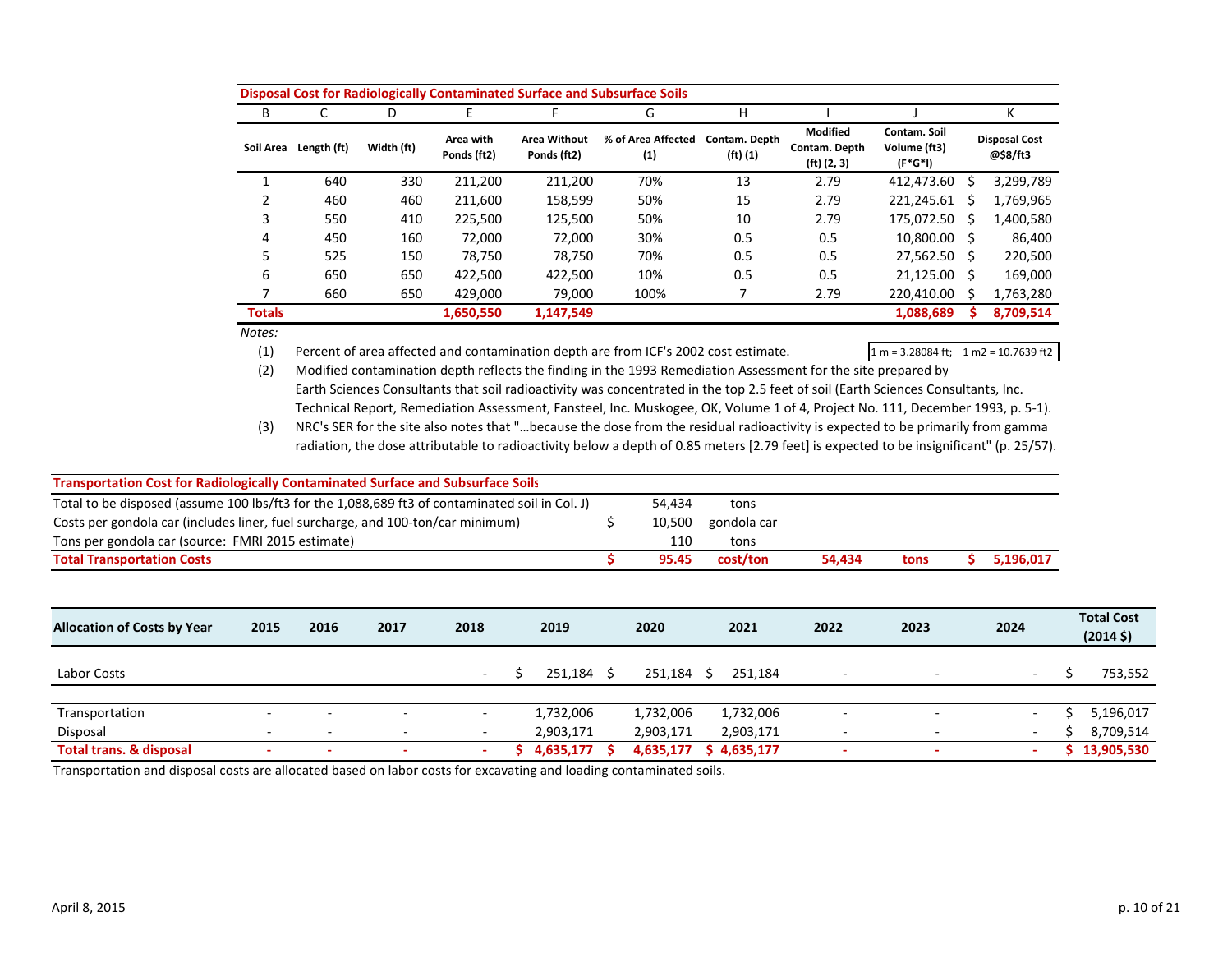### **4. Equipment Rental Rates**

#### **Assumptions**

Anticipated months of usage are tied to the Labor Costs tab

| <b>Equipment Costs</b>                                                         |     |       |       |
|--------------------------------------------------------------------------------|-----|-------|-------|
| Excavator, diesel hydraulic, crawler mounted, 1 CY capacity $\dot{\mathsf{S}}$ |     | 6.225 | month |
| Front end loader, 1 3/4 to 2 CY, 130 HP                                        |     | 3.425 | month |
| Backhoe-loader, 80 HP, 1 1/4 CY capacity                                       | s.  | 2.800 | month |
|                                                                                | -S. | 3,050 | month |

*Source of cost information: RS Means, Heavy Construction Cost Data, 2015 Edition (reference section, beginning p. 513)*

### **Anticipated Months of Equipment Usage**

|                                     |      |      |      |      |      |      |      |      |      |      | <b>Months</b> |    | <b>Total Cost</b>    |
|-------------------------------------|------|------|------|------|------|------|------|------|------|------|---------------|----|----------------------|
| Equipment                           | 2015 | 2016 | 2017 | 2018 | 2019 | 2020 | 2021 | 2022 | 2023 | 2024 | <b>Needed</b> |    | $(2014 \; \text{S})$ |
|                                     |      |      |      |      |      |      |      |      |      |      |               |    |                      |
| Excavator 2-3                       | 6    | 12   | 12   |      |      |      |      |      |      |      | 30            | Ś. | 186,750              |
| Excavator 5-9                       | 6    | 12   | 12   | 12   | 6    |      |      |      |      |      | 48            |    | 298,800              |
| Excavator soils                     |      |      |      |      | 12   | 12   | 12   | 6    |      |      | 42            |    | 261,450              |
| Front end loader 2-3                | 6    | 12   | 12   |      |      |      |      |      |      |      | 30            |    | 102,750              |
| Front end loader 5-9                |      |      |      |      |      |      |      |      |      |      |               |    |                      |
| Front end loader soils              |      |      |      |      |      |      |      |      |      |      |               |    |                      |
| Backhoe-loader 2-3                  |      |      |      |      |      |      |      |      |      |      |               |    |                      |
| Backhoe-loader 5-9                  | 6    | 12   | 12   | 12   | 6    |      |      |      |      |      | 48            | Ś. | 134,400              |
| Backhoe-loader soils                |      |      |      |      |      |      |      |      |      |      |               |    |                      |
| Dump truck 2-3                      |      |      |      |      |      |      |      |      |      |      |               |    |                      |
| Dump truck 5-9                      | 6    | 12   | 12   | 12   | 6    |      |      |      |      |      | 48            |    | 146,400              |
| Dump truck soils                    |      |      |      |      | 12   | 12   | 12   | 6    |      |      | 42            | ς. | 128,100              |
| <b>Total Equipment Rental Costs</b> |      |      |      |      |      |      |      |      |      |      |               |    | 1,258,650            |
|                                     |      |      |      |      |      |      |      |      |      |      |               |    |                      |

*Notes:*

2‐3 <sup>=</sup> used for WIP from ponds 2 & 3

5‐9 <sup>=</sup> used for CaF2 from ponds 5‐9

soils <sup>=</sup> used for additional contaminated soils

#### **Equipment Rental Costs by Year**

| <b>Allocation of Costs by Year</b> | 2015      | 2016                                                                          | 2017        | 2018        | 2019                     | 2020        | 2021                | 2022   | 2023 | 2024                     |  | <b>Total Cost</b><br>(2014S) |
|------------------------------------|-----------|-------------------------------------------------------------------------------|-------------|-------------|--------------------------|-------------|---------------------|--------|------|--------------------------|--|------------------------------|
| Excavator                          |           | ; 74,700 \$ 149,400 \$ 149,400 \$ 74,700 \$ 112,050 \$                        |             |             |                          |             | 74,700 \$ 74,700 \$ | 37.350 |      | $\overline{\phantom{0}}$ |  | 747,000                      |
| Front end loader                   | 20.550 \$ | $41.100 \pm 5$                                                                | 41.100 \$   |             | $\overline{\phantom{0}}$ |             |                     |        |      |                          |  | 102,750                      |
| Backhoe-loader                     | 16.800    | 33.600 \$                                                                     | 33,600 \$   | 33,600 \$   | $16,800 \quad $$         |             |                     |        |      | $\overline{\phantom{0}}$ |  | 134,400                      |
| Dump truck                         | 18.300    | $36,600$ \$                                                                   | $36,600$ \$ | $36,600$ \$ | 54,900                   | $36,600$ \$ | 36,600 \$           | 18.300 |      |                          |  | 274.500                      |
| <b>Total Equipment Costs</b>       |           | ;130,350 \$ 260,700 \$ 260,700 \$ 144,900 \$ 183,750 \$ 111,300 \$ 111,300 \$ |             |             |                          |             |                     | 55.650 |      |                          |  | 1,258,650                    |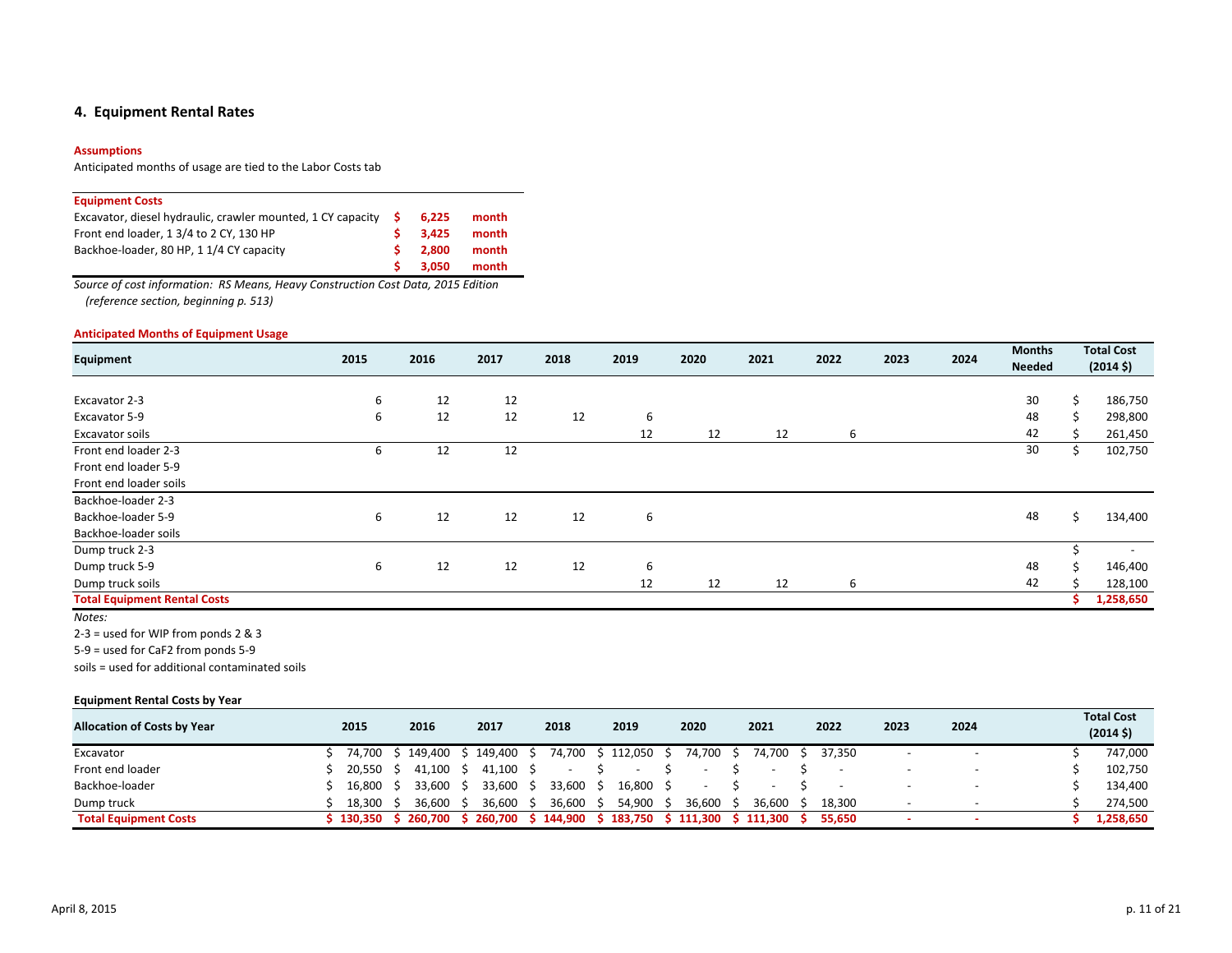## **Occupational Employment and Wage Estimates for Oklahoma, May 2014**

| <b>Bureau of Labor Statistics Occupation (SOC code)</b>                                                                                 | <b>Equivalent Decommissioning</b><br>Position (1) | <b>Employment</b><br>(2) | <b>Annual Mean</b><br>Wage $(3)$ | Overhead (%)<br>(4) | <b>Annual Salary with</b><br>Overhead | <b>Hourly Rate with</b><br>Overhead (%) (5) | % Utilized for Each<br>Year of Activity (6) |
|-----------------------------------------------------------------------------------------------------------------------------------------|---------------------------------------------------|--------------------------|----------------------------------|---------------------|---------------------------------------|---------------------------------------------|---------------------------------------------|
| General and Operations Managers (111021)<br>Health and Safety Engineers Except Mining Safety Engineers and                              | <b>General Manager</b>                            | 24560                    | \$98,640                         | 70.0%               | \$167,688                             | \$80.62                                     | 20%                                         |
| Inspectors (172111)                                                                                                                     | <b>Radiological Safety Officer</b>                | 830                      | \$84,910                         | 60.0%               | \$135,856                             | \$65.32                                     | 50%                                         |
| Environmental Engineering Technicians (173025)                                                                                          | <b>Site Project Manager</b>                       | 180                      | \$43,080                         | 53.7%               | \$66,214                              | \$31.83                                     | 100%                                        |
| Environmental Scientists and Specialists Including Health (192041)<br>Environmental Science and Protection Technicians Including Health | <b>Health Physics Specialist</b>                  | 590                      | \$64,580                         | 53.7%               | \$99,259                              | \$47.72                                     | 50%                                         |
| (194091)                                                                                                                                | <b>Quality Control Officer</b>                    | 630                      | \$41,750                         | 53.7%               | \$64,170                              | \$30.85                                     | 50%                                         |
| Construction Laborers (472061)<br>Operating Engineers and Other Construction Equipment Operators                                        | Laborer<br><b>Construction Equipment</b>          | 12360                    | \$28,570                         | 141.5%              | \$68,997                              | \$33.17                                     | 100%                                        |
| (472073)                                                                                                                                | <b>Operators</b>                                  | 6300                     | \$37,720                         | 141.5%              | \$91,094                              | \$43.80                                     | 100%                                        |

Source of SOC codes and wages data: Bureau of Labor Statistics, http://www.bls.gov/oes/current/oes\_ok.htm. Data extracted on April 1, 201.

SOC code: Standard Occupational Classification code ‐‐ see http://www.bls.gov/soc/home.htm

#### *Footnotes:*

(1) ICF selected the most relevant BLS occupation codes for the equivalent decommissioning positions needed at the site. The positions are described in ICF's 2002 cost estimate for the site

(2) Estimates do not include self‐employed workers.

(3) Annual wages have been calculated by multiplying the hourly mean wage by 2080 hours

(4) Overhead rates are from NUREG/CR‐6477, Table A.1, Labor Costs for Decommissioning

(5) Hourly Rate with Overhead (%) includes basic wages and benefits for staff of <sup>a</sup> third‐party contractor performing decommissioning tasks, including overhead, but does not include contractor profi

(6) % Utilized for each position reflects anticipated needs at the site, as well as input from NUREG/CR‐6477, p. A.3 for health physics specialist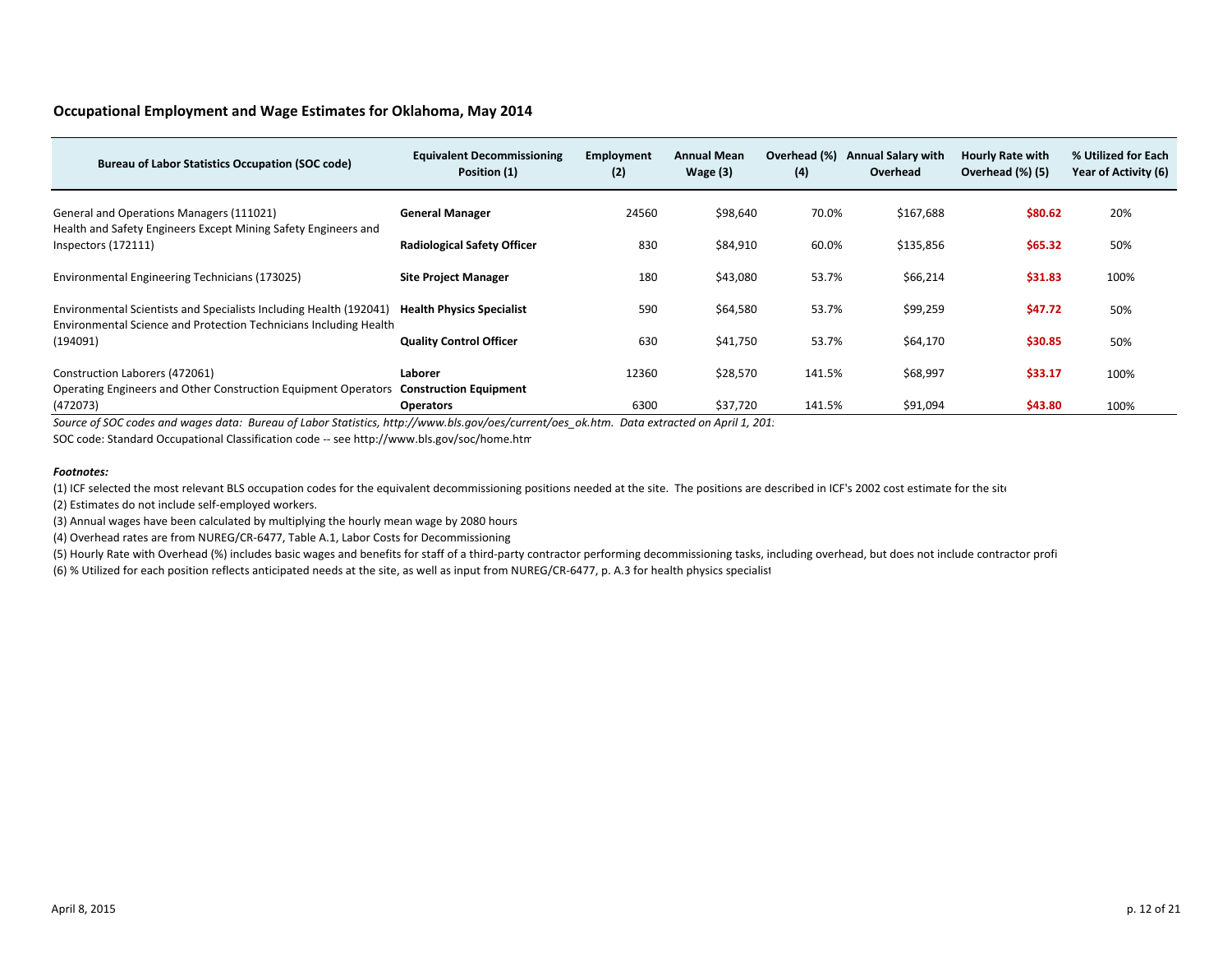#### **5. Labor Costs**

#### **Assumptions**

With the exception of laborers and construction equipment operators, all positions are assumed to work

half‐time in 2015 and full‐time in 2016 through 2022 (adjusted by percent utilized for each year of activity).

Labor for bagging and loading WIP from ponds 2 & 3, and excavating and loading for ponds 5‐9 are from FMRI's 2015 Remediation Cost Estimate.

Labor costs per ton for excavating and loading contaminated soils are assumed to be comparable to the excavating and loading costs per ton for ponds 5‐9.

| <b>Labor Costs</b>                   |                                  | HOURS              |             |        |        |        |        |        |        |        |       |                    |                      |  |
|--------------------------------------|----------------------------------|--------------------|-------------|--------|--------|--------|--------|--------|--------|--------|-------|--------------------|----------------------|--|
|                                      |                                  |                    | 2014 Hourly |        |        |        |        |        |        |        |       |                    | <b>Total Cost</b>    |  |
| <b>Activity</b>                      | <b>Labor Category</b>            | <b>Utilization</b> | Rate        | 2015   | 2016   | 2017   | 2018   | 2019   | 2020   | 2021   | 2022  | <b>Total Hours</b> | (2014 <sup>5</sup> ) |  |
|                                      |                                  |                    |             |        |        |        |        |        |        |        |       |                    |                      |  |
| Ponds 2 & 3                          |                                  |                    |             |        |        |        |        |        |        |        |       |                    |                      |  |
| <b>Bagging</b>                       | Laborer                          |                    | \$<br>33.17 | 3,120  |        |        |        |        |        |        |       | $3,120$ \$         | 103,495              |  |
| Loading                              | Laborer                          |                    | 33.17       | 2,600  | 4,000  | 4,000  |        |        |        |        |       | $10,600$ \$        | 351,617              |  |
| <b>Ponds 5 - 9</b>                   |                                  |                    |             |        |        |        |        |        |        |        |       |                    |                      |  |
| Excavating                           | Constr. Eqpt. Operator           |                    | 43.80<br>\$ | 2,080  | 4,160  | 4,160  | 4,160  | 2,080  |        |        |       | 16,640 \$          | 728,750              |  |
| Loading                              | Laborer                          |                    | 33.17       | 1,040  | 2,080  | 2,080  | 2,080  | 1,040  |        |        |       | $8,320$ \$         | 275,986              |  |
| <b>Contaminated Soils</b>            |                                  |                    |             |        |        |        |        |        |        |        |       |                    |                      |  |
| Excavating:                          | Constr. Eqpt. Operator           |                    | 43.80       |        |        |        |        | 4,160  | 4,160  | 4,160  |       | 12,480 \$          | 546,563              |  |
| Loading                              | Laborer                          |                    | 33.17       |        |        |        |        | 2,080  | 2,080  | 2,080  |       | $6,240$ \$         | 206,990              |  |
| Management                           | <b>General Manager</b>           | 20%                | 80.62<br>Ŝ. | 208    | 416    | 416    | 416    | 416    | 416    | 416    | 416   | 3,120 \$           | 251,532              |  |
|                                      | Site Project Manager             | 100%               | 31.83       | 1,040  | 2,080  | 2,080  | 2,080  | 2,080  | 2,080  | 2,080  | 2,080 | 15,600 \$          | 496,605              |  |
|                                      |                                  | 50%                |             |        |        |        |        |        |        |        |       |                    |                      |  |
| <b>Radiological Safety</b>           | Radiological Safety Officer      |                    | 65.32       | 520    | 1,040  | 1,040  | 1,040  | 1,040  | 1,040  | 1,040  | 1,040 | $7,800$ \$         | 509,460              |  |
|                                      | <b>Health Physics Specialist</b> | 50%                | 47.72       | 520    | 1,040  | 1,040  | 1,040  | 1,040  | 1,040  | 1,040  | 1,040 | $7,800$ \$         | 372,223              |  |
| <b>Quality Control</b>               | <b>Quality Control Officer</b>   | 50%                | 30.85       | 520    | 1,040  | 1,040  | 1,040  | 1,040  | 1,040  | 1,040  | 1,040 | $7,800$ \$         | 240,637              |  |
| <b>Total Labor Hours &amp; Costs</b> |                                  |                    |             | 11,648 | 15,856 | 15,856 | 11,856 | 14,976 | 11,856 | 11,856 | 5,616 | 99,520 \$          | 4,083,857            |  |

#### *Note:*

*Labor costs shown in this table reflect those not captured elsewhere in the estimate. For example:*

1) Costs do not include contractor overhead and profit of 10% which is added as <sup>a</sup> separate line item on the Summary page.

2) Labor costs associated with scabbling and cleaning of equipment and buildings are included in the units costs for these activities and captured elsewhere in the cost estimate.

3) Labor costs associated with restoration and groundwater capture and treament are captured in the unit costs for those activities.

| <b>Allocation of Labor Costs by Year</b> | 2015    | 2016    | 2017    | 2018           | 2019    | 2020    | 2021    | 2022    | <b>Total Cost</b><br>(2014S) |
|------------------------------------------|---------|---------|---------|----------------|---------|---------|---------|---------|------------------------------|
| Ponds 2 & 3                              | 189,741 | 132,686 | 132,686 |                |         |         |         |         | 455,112                      |
| Ponds 5 - 9                              | 125,592 | 251,184 | 251,184 | 251,184        | 125,592 |         |         |         | 1,004,737                    |
| <b>Contaminated Soils</b>                |         |         |         |                | 251,184 | 251,184 | 251,184 |         | 753,552                      |
| Management                               | 49,876  | 99,752  | 99,752  | 99,752         | 99,752  | 99,752  | 99,752  | 99,752  | 748,137                      |
| Radiological Safety                      | 58,779  | 117,558 | 117,558 | 117,558        | 117,558 | 117,558 | 117,558 | 117,558 | 881,683                      |
| <b>Quality Control</b>                   | 16.042  | 32,085  | 32,085  | 32,085         | 32,085  | 32,085  | 32,085  | 32,085  | 240,637                      |
| <b>Total Projected Labor Costs</b>       | 440.030 | 633.264 | 633.264 | 500,578<br>- 5 | 626,170 | 500,578 | 500.578 | 249.394 | 4,083,857                    |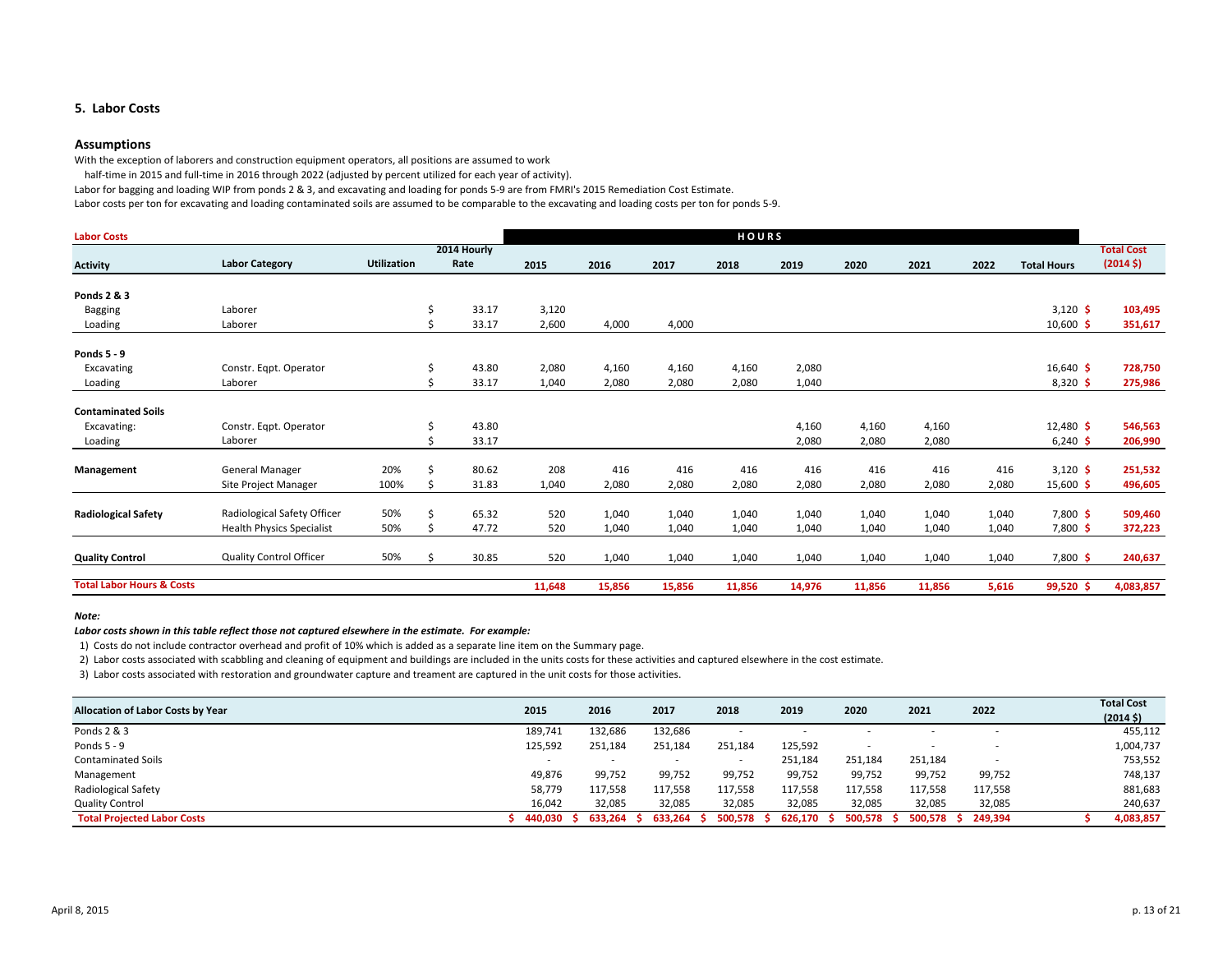#### **6. Decontamination of Buildings & Equipment**

#### **Background**

Licensed activities occurred in most of the structures on the south and east portions of the property. The structures in the table below were characterized as "impacted" based on the initial radiological characterization.

Available characterization data for the 15 facility buildings on the FMRI site is limited to <sup>a</sup> 1993 Remediation Assessment prepared for Fansteel by Earth Sciences Consultants, Inc. (Remediation Assessment, Fansteel, Inc., Muskogee, OK, Kirkpatrick & Lockhart, Pittsburgh, PA, Project No. 111, December 1993). The work included <sup>a</sup> preliminary scoping survey to identify buildings, portions of buildings, and equipment requiring decontamination. A one‐meter square grid was used to identify surveypoints on each building exterior and interior surfaces. A selected portion of these grids was then surveyed for radioactivity. Results, summarized in the table below, show that four of the seven buildings with sampling data had contamination above the limits for total alpha and beta‐gamma radiation release limits established in Fansteels, NRC license for Thorium (results are provided in ICF's 2002 Cost Estimate, p. 5). Although the characterization study occurred more than two decades ago, there have been no activities on the site that would significantly alter the distribution of the contamination (NRC's SER, p. 9).

ICF's 2002 cost estimate provides <sup>a</sup> total cost for chemical cleaning of equipment and chemical cleaning of building surfaces. These costs were developed from unit cost estimates for the chemical cleaning of floors, walls, and ceilings in buildings with <sup>a</sup> mixture of significant contaminants, as gathered from the *Revised Analyses of Decommissioning Reference Non‐Fuel‐Cycle Facilities* (NUREG/CR‐6477), completed in July 1998. The cost estimate includes the full cost of handling waste generated by its chemical cleaning process (packaging, supercompaction, transportation, and disposal) in addition to manpower and equipment. ICF's 2002 analysis generated <sup>a</sup> new unit cost per piece of equipment based on <sup>a</sup> weighted average of the total unit costs for cleaning individual pieces of equipment listed in NUREG/CR‐6477 and <sup>a</sup> weighted average of these items' respective volumes. The weights of each item in the calculation were chosen to reflect that item's expected prevalence in chemically cleaned buildings and are reflected in the cost below for chemical cleaning of equipment.

#### **Decontamination of Buildings and Equipment**

| Item                               | Bldg#          | Dimensions (ft)<br>$(L \times W \times H)$ | <b>Description</b>                                                                                                                                                                                                                                                                                                                                                                           | <b>Comments and Assumptions</b>                                                                                                                                                                            | <b>Total Grids</b><br>Sampled | <b>Grids Above</b><br>Limits | % of Grids<br><b>Above Limits</b> | Cost $(5)^{1, 2, 3}$ |
|------------------------------------|----------------|--------------------------------------------|----------------------------------------------------------------------------------------------------------------------------------------------------------------------------------------------------------------------------------------------------------------------------------------------------------------------------------------------------------------------------------------------|------------------------------------------------------------------------------------------------------------------------------------------------------------------------------------------------------------|-------------------------------|------------------------------|-----------------------------------|----------------------|
| <b>Scabbling Cost</b>              |                |                                            |                                                                                                                                                                                                                                                                                                                                                                                              |                                                                                                                                                                                                            |                               |                              |                                   |                      |
| White House                        | $\overline{7}$ | 45 x 30 x 12                               | Cinder block and corrugated metal exterior walls<br>on a concrete pad, used as a break room.                                                                                                                                                                                                                                                                                                 | The building no longer exists.                                                                                                                                                                             | 80                            | 0                            | $\mathbf 0$                       |                      |
| Chemical "C" Building              | 13             | 42 x 70 x 34;<br>48 x 78 x 28              | Consists of 2 connected rooms; constructed of<br>corrugated metal with a jointed concrete floor.<br>Currently used to store WIP                                                                                                                                                                                                                                                              | Assume 10% of floor area will need to be<br>scabbled and disposed of as LLRW (NRC SER, p.<br>2); sampling data showed contamination of<br>interior and exterior walls beyond release limits<br>for Thorium | 189<br>27 (Exterior)          | 47<br>3 (Exterior)           | 24.87                             | \$28,357             |
| Chemical "A" Building              | 16             | 300 x 70 x 60                              | Largest building on the site; 1 level with a metal<br>platform above on the south end; north end has Assume 10% of floor area will need to be<br>a 3rd and 4th floor and partial 5th floor.<br>Constructed of cinder blocks with steel girder<br>supports and a brick exterior. Contains<br>significant amount of piping and vents. Portions for Thorium<br>are currently used to store WIP. | scabbled and disposed of as LLRW (NRC SER, p.<br>2); sampling data showed contamination of<br>interior and exterior walls beyond release limits                                                            | 2208<br>59 (Exterior)         | 104<br>2 (Exterior)          | 4.71                              | \$89,093             |
| <b>Thermite Building</b>           | 9              | 80 x 40 x 25                               | 1-level, 2-story building constructed of<br>corrugated metal with a concrete slab floor                                                                                                                                                                                                                                                                                                      |                                                                                                                                                                                                            | 72                            | 0                            | $\mathbf 0$                       |                      |
| Sodium Reduction Building          | 11             | 120 x 40 x 30                              | 1-level, 3-story building constructed of<br>corrugated metal with a concrete slab floor.<br>Currently used to store WIP.                                                                                                                                                                                                                                                                     |                                                                                                                                                                                                            | 91                            | 0                            | $\mathbf 0$                       |                      |
| <b>R&amp;D Laboratory Building</b> | 15             | 70 x 100 x 31                              | Now used as a workshop; consists of two<br>components: a 1-level, 3-story structure<br>constructed of corrugated metal with a concrete<br>floor; and a 2-level office building with a brick<br>exterior.                                                                                                                                                                                     | Sampling data showed contamination of<br>interior walls beyond release limits for Thorium.                                                                                                                 | 519                           | 1                            | 0.19                              |                      |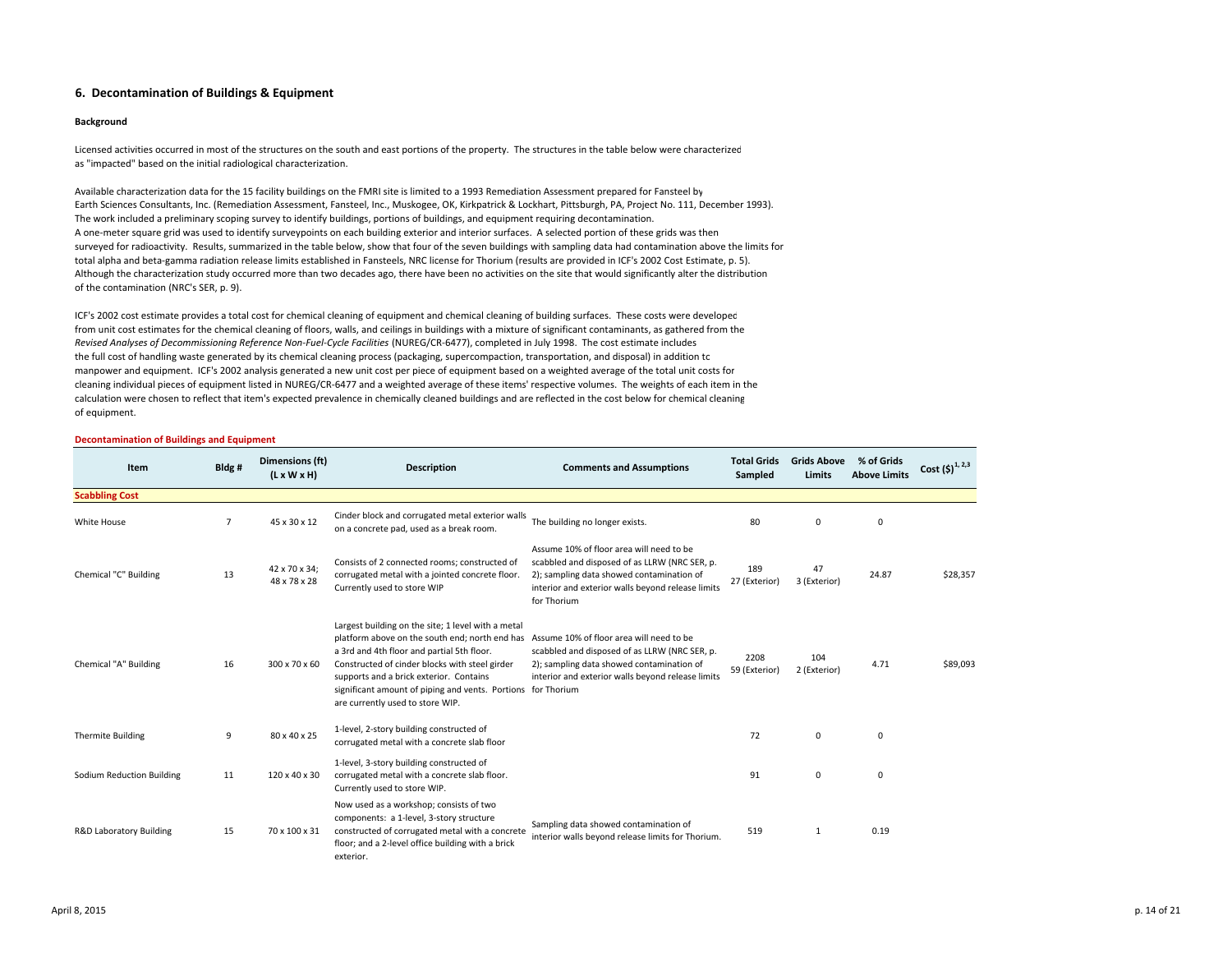| Item                                                                              | Bldg#          | Dimensions (ft)<br>$(L \times W \times H)$ | <b>Description</b>                                                                                                                       | <b>Comments and Assumptions</b>                                                                                                                                                                                                       | <b>Total Grids</b><br>Sampled | <b>Grids Above</b><br>Limits | % of Grids<br><b>Above Limits</b> | Cost $(5)^{1, 2, 3}$ |
|-----------------------------------------------------------------------------------|----------------|--------------------------------------------|------------------------------------------------------------------------------------------------------------------------------------------|---------------------------------------------------------------------------------------------------------------------------------------------------------------------------------------------------------------------------------------|-------------------------------|------------------------------|-----------------------------------|----------------------|
| <b>Groundwater Treatment Facility</b>                                             | Gunch<br>House | N/A                                        | N/A                                                                                                                                      | The building no longer exists.                                                                                                                                                                                                        |                               |                              |                                   |                      |
| Little Bertha Building                                                            | 12             | 44 x 15 x 18                               | 1-room corrugated metal building on a concrete<br>pad.                                                                                   | Sampling data showed contamination of<br>interior walls beyond release limits for Thorium.                                                                                                                                            |                               |                              |                                   |                      |
| Weir Building                                                                     | 10             | 20 x 20 x 14                               | 1-room corrugated metal building on a concrete<br>pad. Is used to monitor Outfall 001.                                                   |                                                                                                                                                                                                                                       |                               |                              |                                   |                      |
| Ore Storage Pad                                                                   | N/A            | has area of<br>$^{\sim}$ 10,000 ft2        |                                                                                                                                          | Assusme 20% of the area will need to be<br>scabbled and disposed of as LLRW.                                                                                                                                                          |                               |                              |                                   | \$84,850             |
| <b>Cleaning Costs</b>                                                             |                |                                            |                                                                                                                                          |                                                                                                                                                                                                                                       |                               |                              |                                   |                      |
| Chemical Cleaning of Building<br>Surfaces                                         |                |                                            | Total for all contaminated buildings                                                                                                     | Assumes chemical cleaning is applied to the<br>percentage of grids on a surface found to be<br>contaminated (e.g., if half the grids on the floor<br>of a building are contaminated, half the floor<br>will be cleaned). <sup>4</sup> |                               |                              |                                   | \$226,212            |
| Chemical Cleaning of<br>Equipment (incl. packaging,<br>manpower, trans, disposal) |                |                                            | Assumes 1/3 is clean; 1/3 requires disposal as<br>LLW, and 1/3 requires cleaning to be disposed as<br>LLW, per ICF's 2002 cost estimate. | Assumes 1/2 of the equipment present during<br>ICF's 2002 site visit has been removed from the<br>site. <sup>5</sup> Cleaning costs based on assumptions in<br>ICF's 2002 cost estimate.                                              |                               |                              |                                   | \$2,972,700          |
| Total (2014 \$)                                                                   |                |                                            |                                                                                                                                          |                                                                                                                                                                                                                                       |                               |                              |                                   | \$3,401,212          |

#### *Notes:*

<sup>1)</sup> Source of scabbling cost of \$29.36/ft2 (1998 dollars): Cost Estimate for Decommissioning the Advanced Medical systems Facility in Cleveland, Ohio, prepared for NRC's Office of

Nuclear Materials Safety and Safeguards by ICF Incorporated, April 1998.

<sup>2)</sup> Source of chemical cleaning costs: Decommissioning Cost Estimate for Fansteel, Inc., Muskogee, OK, prepared by ICF Consulting, November 15, 2002.

 $3)$  Costs for scabbling and cleaning have been updated by the CPI-U as of December 2014.

<sup>4)</sup> Source of building contamination data: Decommissioning Cost Estimate for Fansteel, Inc., Muskogee, OK, prepared by ICF Consulting, November 15, 2002.

<sup>5)</sup> According to historical documentation, Fansteel excavated and packaged 371 tons of material during closure activities (NRC SER, p. 4).

| <b>Allocation of Costs by Year</b> | 2015 | 2016 | 2017 | 2018 | 2019      | 2020      | 2021        | 2022 | 2023 | 2024 | <b>Total Cost</b><br>$(2014 \; \text{S})$ |
|------------------------------------|------|------|------|------|-----------|-----------|-------------|------|------|------|-------------------------------------------|
|                                    |      |      |      |      |           |           |             |      |      |      |                                           |
| <b>Decontamination</b>             |      |      |      |      | 1,133,737 | 1,133,737 | \$1,133,737 |      |      |      | 3,401,212                                 |

*Note:* Assumes decontamination work will be done over <sup>a</sup> period of 3 years once the Pond work is mostly done

and contaminated soils have been removed from the site.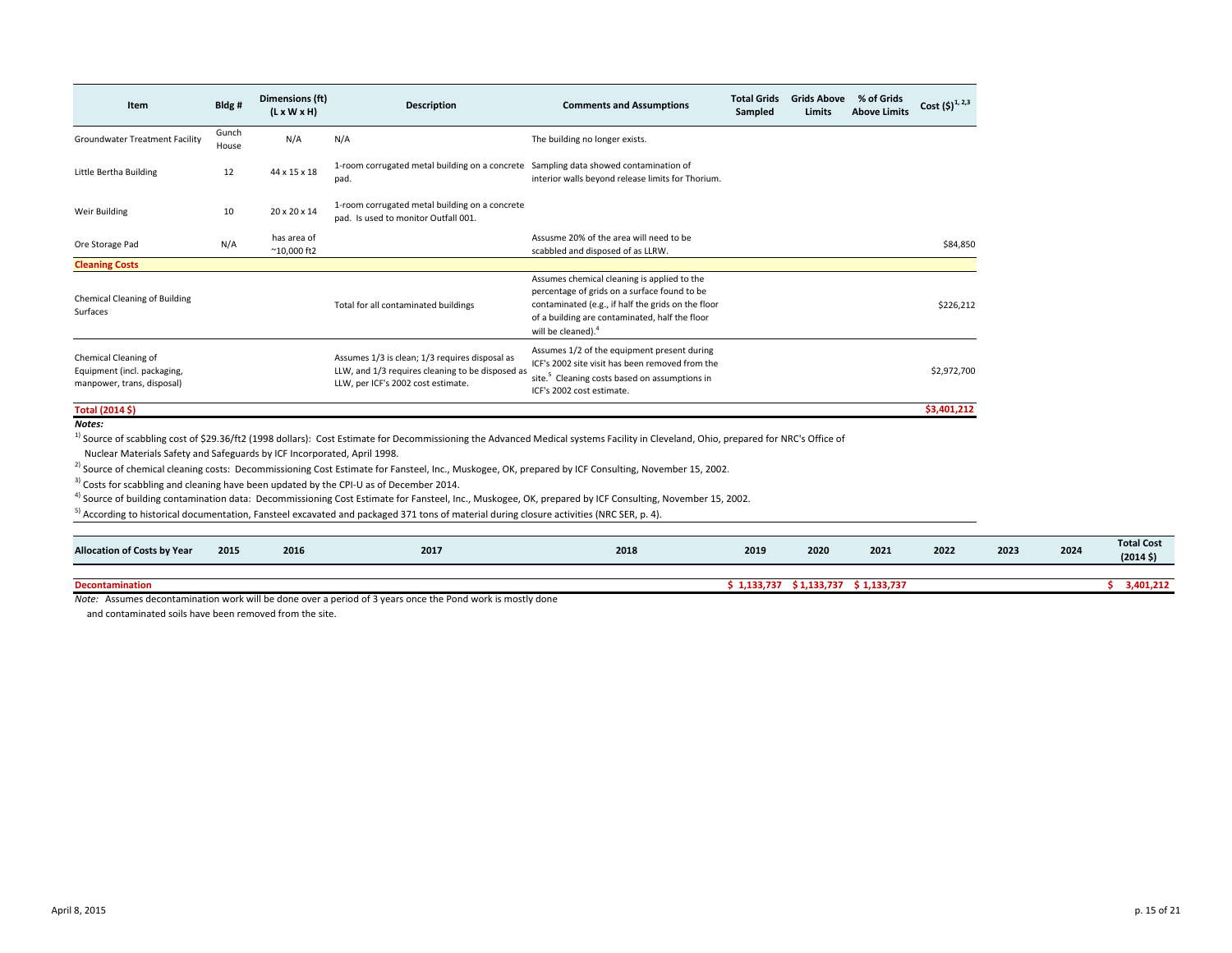## **7. Site Restoration (includes equipment, labor, fuel, etc.)**

#### **Assumptions**

Once WIP, CaF2, and contaminated soils are removed from the site and remaining materials are tested to ensure safety, pond areas will be filled by using available on‐site clean soils.

Approximate area of ponds 2 and 3 <sup>=</sup> 11 acres; approximate area of ponds 5‐9 <sup>=</sup> 15 acreas; total pond area <sup>=</sup> 25 acres.

#### **Estimated cost of backfilling process ponds <sup>=</sup> \$20,000/acre.**

Approximate area of site that will be regraded and restored <sup>=</sup> 80 acres (source: ICF site visit of 3/17/2015 and review of site maps)

#### **Estimated cost of regrading once ponds have been backfilled <sup>=</sup> \$5,000/acre.**

Entire regraded and restored area of the site (80 acres) will be covered with 6 inches of topsoil and revegetated.

Estimated cost of sourcing, scraping, transporting, delivering, and spreading 6" of topsoil on the site = \$2,000/acre.

**Estimated cost of revegetation at the site, including seeding and mulching <sup>=</sup> \$2,000/acre.**

Cost estimates include equipment, operators, fuel, and other associated costs.

Aside from 6" of topsoil, no additional materials from offsite will need to be brought in.

*Source of estimated costs (bold) in above assumptions: professional engineering judgment, telephone communication with*

*Jim Kuipers, P.E., April 1, 2015; Kuipers & Associates LLC, jkuipers@kuipersassoc.com , (406) 689‐3464.*

(Mr. Kuipers is a seasoned mining engineer who has completed detailed remediation cost estimates for scores of mining projects *for private‐ and public‐sector clients).*

| <b>Site Restoration Costs</b>        | # of Acres | \$/Acre       | Total     |
|--------------------------------------|------------|---------------|-----------|
| Backfilling of ponds 2 and 3         | 11         | 20.000S       | 220,000   |
| Backfilling of ponds 5, 6, 7, 8, & 9 | 25         | $20,000$ \$   | 500,000   |
| Regrading of site                    | 80         | $5,000 \;$ \$ | 400,000   |
| Placement of topsoil                 | 80         | 2.000S        | 160,000   |
| Revegetation                         | 80         | 2.000         | 160,000   |
| <b>Total</b>                         |            |               | 1,440,000 |

| <b>Allocation of Costs by Year</b> | 2015    | 2016    | 2017              | 2018    | 2019    | 2020                     | 2021                     | 2022                     | 2023 | 2024 | <b>Total Cost</b><br>(2014 <sup>5</sup> ) |
|------------------------------------|---------|---------|-------------------|---------|---------|--------------------------|--------------------------|--------------------------|------|------|-------------------------------------------|
| <b>Labor Costs</b>                 |         |         |                   |         |         |                          |                          |                          |      |      |                                           |
| Ponds 2 & 3                        | 189.741 |         | 132,686 \$132,686 |         |         | $\sim$                   | $\overline{\phantom{a}}$ | $\sim$                   |      |      | 455,112                                   |
| Ponds $5 - 9$                      | 125.592 | 251.184 | $\hat{ }$ 251,184 | 251.184 | 125,592 | $\overline{\phantom{0}}$ | $\overline{\phantom{0}}$ | $\overline{\phantom{a}}$ |      |      | 1,004,737                                 |

#### **Restoration costs are allocated by year based on the anticipated**

| schedule and needs -- not directly tied to labor costs. |                          |  |         |         |         |         |         |  |  |           |
|---------------------------------------------------------|--------------------------|--|---------|---------|---------|---------|---------|--|--|-----------|
| Backfilling of ponds 2 and 3                            |                          |  | 110,000 | 110.000 |         |         |         |  |  | 220,000   |
| Backfilling of ponds 5, 6, 7, 8, & 9                    |                          |  |         | 125.000 | 125.000 | 125.000 | 125.000 |  |  | 500,000   |
| Regrading of site                                       |                          |  |         |         |         | 200,000 | 200,000 |  |  | 400,000   |
| Placement of topsoil                                    |                          |  |         |         |         |         | 160,000 |  |  | 160,000   |
| Revegetation                                            |                          |  |         |         |         |         | 160.000 |  |  | 160.000   |
| Total restoration costs by year                         | $\overline{\phantom{a}}$ |  | 110.000 | 235.000 | 125.000 | 325.000 | 645.000 |  |  | 1,440,000 |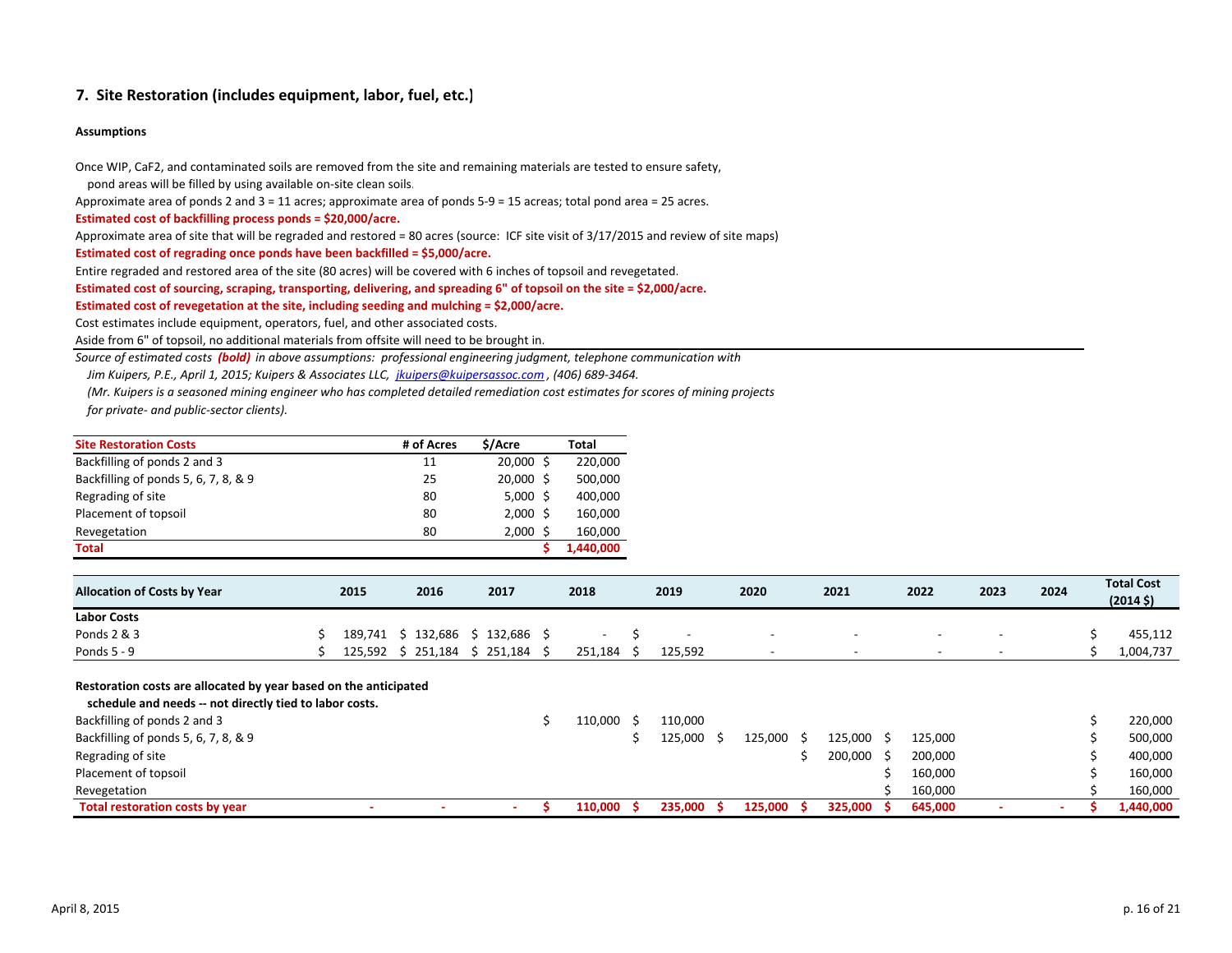# **8. Groundwater Collection & Treatment**

# **Assumptions**

Removal of contaminated soils also removes the potential source materials. Thus, long‐term groundwater remediation will not be necessary. Short‐term groundwater remediation will be needed during site remediation and afterwards to allow the site to flush.

# **Background**

Ongoing groundwater collection and treatment at the site consists of <sup>a</sup> collection trench ("French drain") around the downgradient perimeter of the site. This trench intercepts and collects groundwater and routes it to <sup>a</sup> treatment facility. Treatment consists of a neutralization/flocculation by the addition of lime in the facility's wastewater treatment system. Groundwater treatment will continue until it is determined that the groundwater meets applicable regulatory standards. No measurable doses to the public from effluents are anticipated from decommissiong activities (NRC SER, p. 39).

The existing wastewater treatment plant will be used to process surface water accumulated in ponds and groundwater encountered in excavations until Pons 6, 7, 8, and 9 are no longer available. The existing plant will then be modified to use sand‐drying bed units to filter the water from the solids and remove free liquid from the solids prior to off‐site disposal of the recovered solids.

Source: Letter from A. Fred Dohmann, President, FMRI to James Shepherd, NRC Project Manager, December 31, 2003, transmitting a revision to FMRI's Decommissioning Plan regarding License SMB-911, License Condition 40. ML040580238.

Groundwater is considered to be <sup>a</sup> viable exposure pathway because even under an industrial land use scenario, it is possible that the groundwater at the site could be used to supply drinking water to workers at the site (NRC's SER, p. 22). Licensee has committed to remediating the groundwater as part of the site decommisssioning. Residual radioactive concentrations should ensure that exposures will not result in <sup>a</sup> dose >25 mrem/yr from all relevant pathways.

# **Costs**

FMRI has provided actual and estimated costs of running the groundwater collection and treatment system at \$282,000/yr **since 2004.** In fact, in <sup>a</sup> March 31, 2012 letter from Robert Compernolle, President, FMRI to James Shepherd, NRC Project Manager, this amount is cited as the <u>actual cost</u> of groundwater treatment for each year from 2004 through 2011 (assume 2011 dollars).

ICF assumes that groundwater collection, testing, and remediation will continue for 10 years, until 2024. However, we understand that groundwater collection and treatment may stop once radioactive contaminants reach release limits.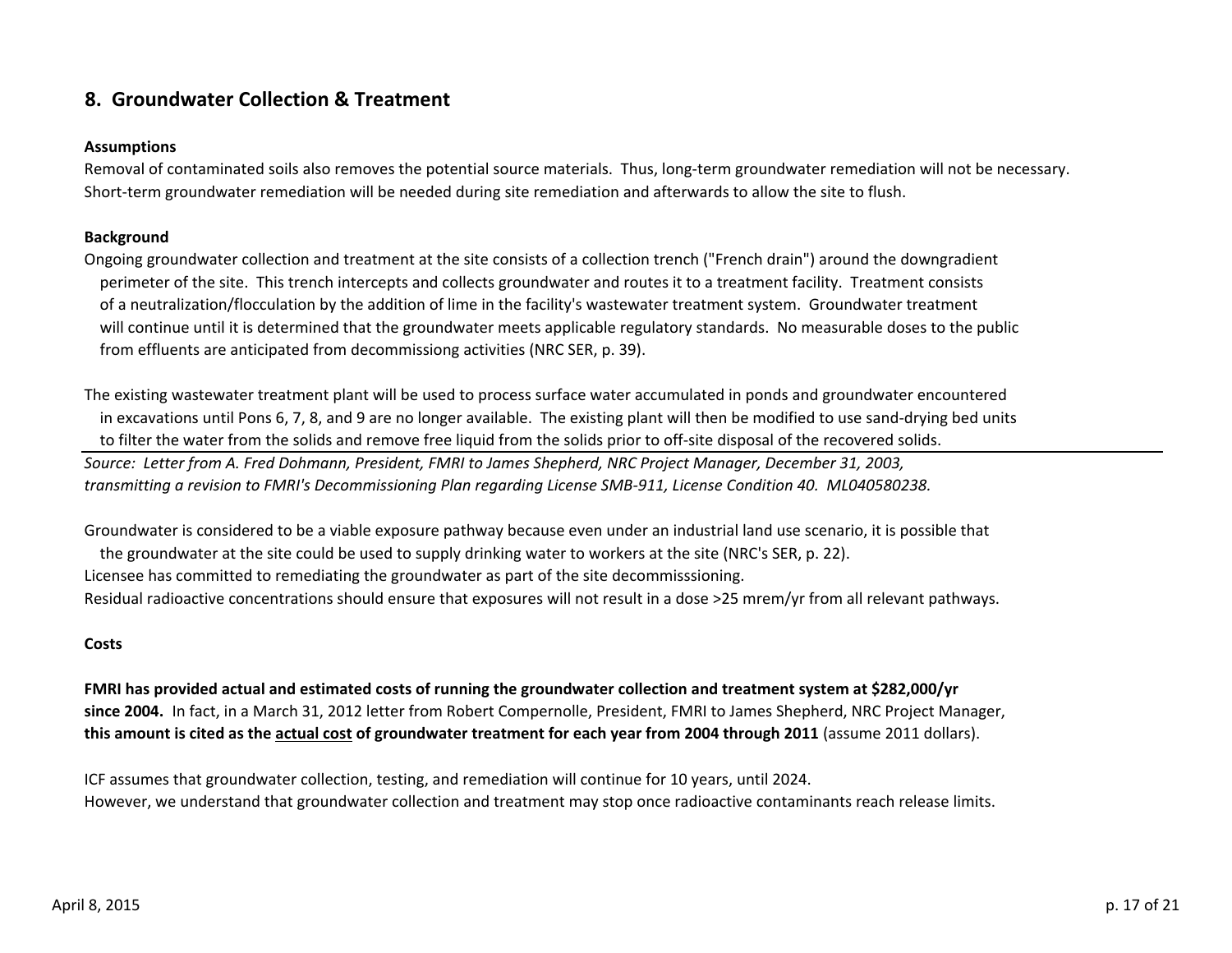We assume that once the contaminated WIP, soils, and CaF2 materials are removed from the site, the groundwater quality will continue to improve each year as flushing occurs. The cost includes continued treatment for 10 years, until 2024.

| <b>Groundwater Collection and Treatment</b>                                                      | Cost    | Period | <b>Total for 10 Years</b> |
|--------------------------------------------------------------------------------------------------|---------|--------|---------------------------|
| Annual Cost (2011 dollars), including collection, treatment, and discharge to the Arkansas River | 282,000 | vear   | 2,820,000                 |
| Annual Cost (2014 dollars), including collection, treatment, and discharge to the Arkansas River | 293.421 | vear   | 2.934.214                 |

## **Remediation Assessment**

In Feb 1993, Earth Sciences installed 25 monitoring wells in the unconsolidated aquifer ranging in total depth from 13 feet to 34 feet. Wells were tested for radiological constituents, total and dissolved metals, fuloride, ammonia, nitrate/nitrate, sulfate, VOCs, and semi VOCs. Results are presented in Earth Sciences Consultant's Remediation Assessment, Fansteel, Inc., Muskogee, OK; Volume 1 of 4, Project 111, December 1993.

# **Results**

1) Results indicate shallow aquifer contamination by <sup>a</sup> number of different isotopes,as well as metals and an organic compound. Isotopes include U‐233, U‐234, U‐235, U‐238, Th‐228, Th‐230, and Th‐232. Metals were arsenic, barium, chromium, and nickel. Methyl isobutyl ketone, or MIBK, also was found.

- 2) 6 wells had elevated concentrations of uranium that exceed the action level of 15 pCi/l, ranging from 37 to 21,000 pCi/l. In 1996, there was still significant groundwater contamination.
- 3) In 1993, Earth Sciences also installed 4 monitoring wells in the deeper bedrock aquifer, ranging in total depth from 38 to 70 feet. Results showed that the bedrock aquifer had *not* been affected by Fansteel's operations.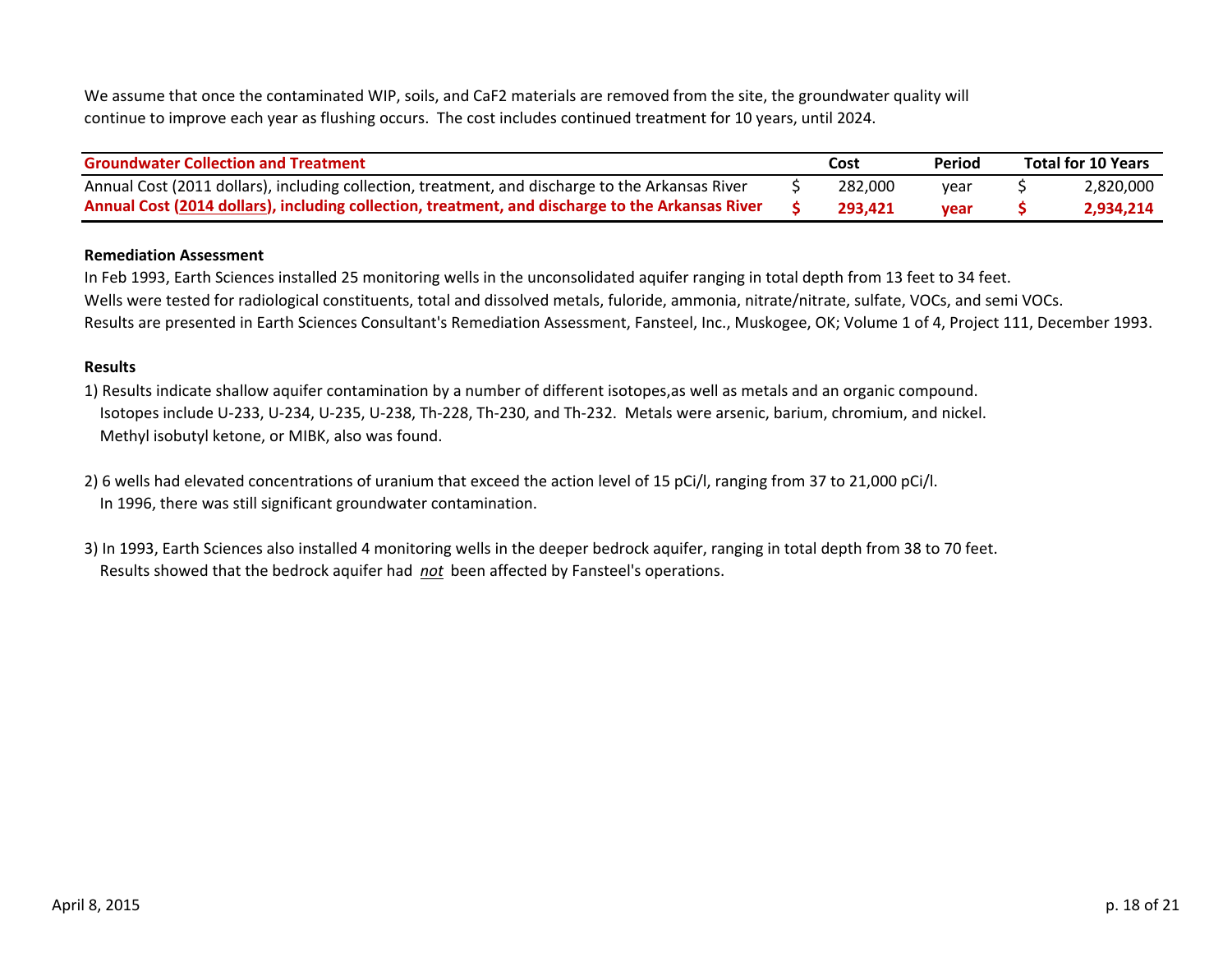# **9. Miscellaneous Costs**

| Misc costs are assumed to remain<br>constant from 2015 - 2022 | \$237,000\$ |     | 237,000 \$ |     |         |      |      |      |      |      |      |      | 237,000 \$237,000 \$237,000 \$237,000 \$237,000 \$237,000 \$ 59,250 \$ 59,250 \$2,014,500 |
|---------------------------------------------------------------|-------------|-----|------------|-----|---------|------|------|------|------|------|------|------|-------------------------------------------------------------------------------------------|
| <b>Spread of Costs by Year</b>                                | 2015        |     | 2016       |     | 2017    | 2018 | 2019 | 2020 | 2021 | 2022 | 2023 | 2024 | <b>Total Cost</b><br>(2014 <sup>5</sup> )                                                 |
| <b>Total Annual Miscellaneous Costs</b>                       |             |     |            | \$. | 237,000 |      |      |      |      |      |      |      |                                                                                           |
| <b>Total Taxes/Ins./Maint.</b>                                |             |     |            | \$  | 25,000  |      |      |      |      |      |      |      |                                                                                           |
| <b>General Maintenance</b>                                    |             |     | 12,000     |     |         |      |      |      |      |      |      |      |                                                                                           |
| Insurance                                                     |             |     | 6,000      |     |         |      |      |      |      |      |      |      |                                                                                           |
| <b>Property Taxes</b>                                         |             | Ş   | 7,000      |     |         |      |      |      |      |      |      |      |                                                                                           |
| Taxes/Ins./Maint.                                             |             |     |            |     |         |      |      |      |      |      |      |      |                                                                                           |
| <b>Total Professional Fees</b>                                |             |     |            | \$  | 135,000 |      |      |      |      |      |      |      |                                                                                           |
| <b>Other Professional Fees</b>                                |             |     | 20,000     |     |         |      |      |      |      |      |      |      |                                                                                           |
| Administration                                                |             |     | 7,600      |     |         |      |      |      |      |      |      |      |                                                                                           |
| Accounting                                                    |             |     | 3,400      |     |         |      |      |      |      |      |      |      |                                                                                           |
| <b>ODEQ Oversight</b>                                         |             |     | 24,000     |     |         |      |      |      |      |      |      |      |                                                                                           |
| NRC Oversight                                                 |             | \$  | 80,000     |     |         |      |      |      |      |      |      |      |                                                                                           |
| <b>Professional Fees</b>                                      |             |     |            |     |         |      |      |      |      |      |      |      |                                                                                           |
| <b>Total Supplies</b>                                         |             |     |            | \$  | 5,000   |      |      |      |      |      |      |      |                                                                                           |
| Supplies and Misc.                                            |             | \$. | 5,000      |     |         |      |      |      |      |      |      |      |                                                                                           |
| Supplies                                                      |             |     |            |     |         |      |      |      |      |      |      |      |                                                                                           |
| <b>Total Utilities</b>                                        |             |     |            | \$  | 72,000  |      |      |      |      |      |      |      |                                                                                           |
| Water                                                         |             |     | 8,000      |     |         |      |      |      |      |      |      |      |                                                                                           |
| Natural Gas                                                   |             | S   | 24,000     |     |         |      |      |      |      |      |      |      |                                                                                           |
| Electric                                                      |             | \$  | 40,000     |     |         |      |      |      |      |      |      |      |                                                                                           |
| <b>Utilities</b>                                              |             |     |            |     |         |      |      |      |      |      |      |      |                                                                                           |

*Source: FMRI's 2015 Remediation Cost Estimate*

Assume that miscellaneous costs will be 1/4 of the annual total in the final two years of activities at the site when only groundwater monitoring will take place on site.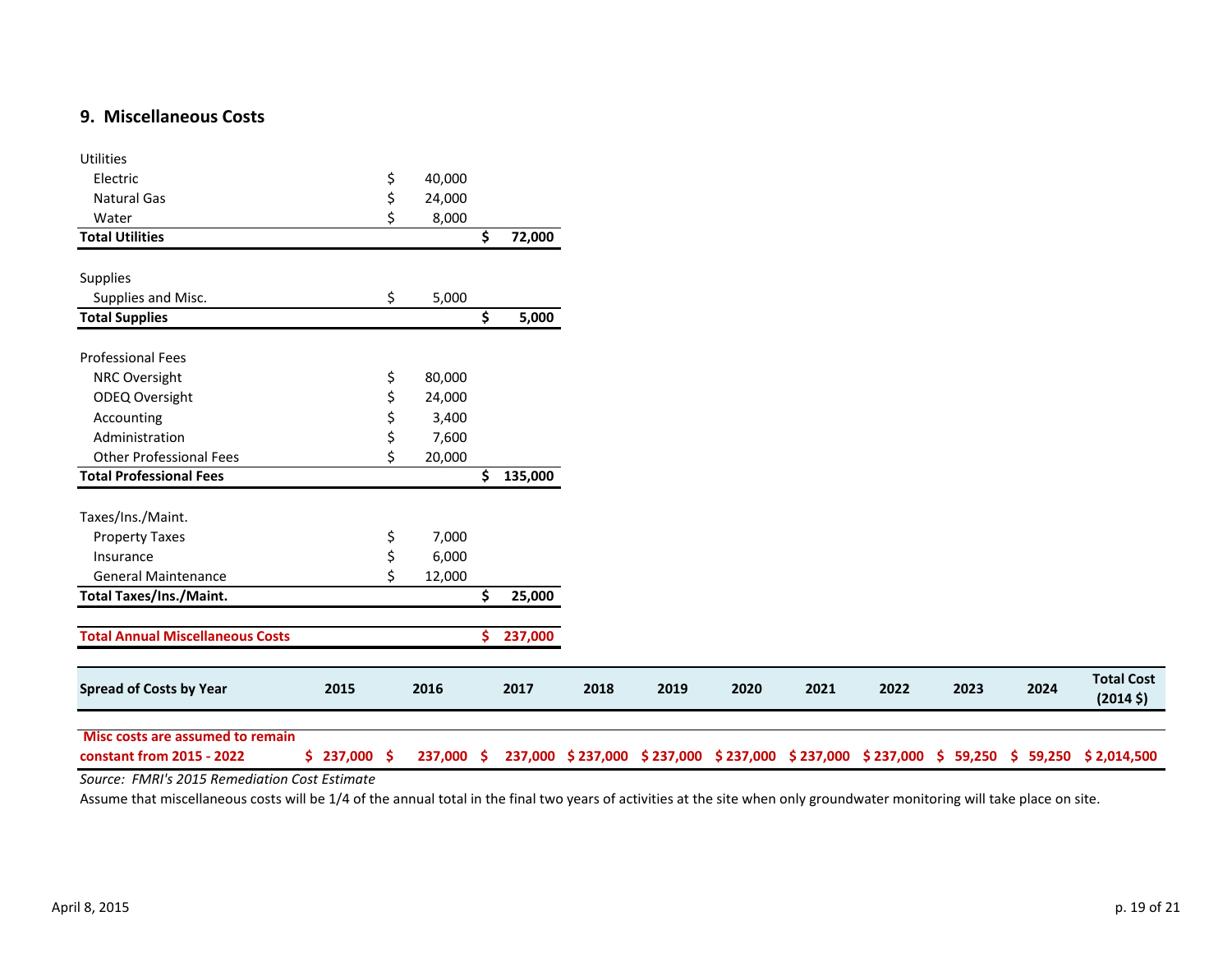# **Consumer Price Index Data from 1970 to 2015**

Excerpted from: http://www.usinflationcalculator.com/inflation/consumer-price-index-and-annual-percent-changes-from-1913-to-2008/ The Consumer Price Index (CPI‐U) data is provided by the U.S. Department of Labor Bureau of Labor Statistics. All Urban Consumers – (CPI‐U) 1970‐2015

|      |       |       |       |       |       |       |       |       |       |       |            |            |       | <b>Percent Change</b> |                         |  |
|------|-------|-------|-------|-------|-------|-------|-------|-------|-------|-------|------------|------------|-------|-----------------------|-------------------------|--|
| Year | Jan   | Feb   | Mar   | Apr   | May   | June  | July  | Aug   | Sep   | Oct   | <b>Nov</b> | <b>Dec</b> | Avg   | <b>Dec-Dec</b>        | Avg-Avg                 |  |
| 1970 | 37.8  | 38.0  | 38.2  | 38.5  | 38.6  | 38.8  | 39.0  | 39.0  | 39.2  | 39.4  | 39.6       | 39.8       | 38.8  | 5.6                   | 5.7                     |  |
| 1971 | 39.8  | 39.9  | 40.0  | 40.1  | 40.3  | 40.6  | 40.7  | 40.8  | 40.8  | 40.9  | 40.9       | 41.1       | 40.5  | 3.3                   | 4.4                     |  |
| 1972 | 41.1  | 41.3  | 41.4  | 41.5  | 41.6  | 41.7  | 41.9  | 42.0  | 42.1  | 42.3  | 42.4       | 42.5       | 41.8  | 3.4                   | 3.2                     |  |
| 1973 | 42.6  | 42.9  | 43.3  | 43.6  | 43.9  | 44.2  | 44.3  | 45.1  | 45.2  | 45.6  | 45.9       | 46.2       | 44.4  | 8.7                   | 6.2                     |  |
| 1974 | 46.6  | 47.2  | 47.8  | 48.0  | 48.6  | 49.0  | 49.4  | 50.0  | 50.6  | 51.1  | 51.5       | 51.9       | 49.3  | 12.3                  | 11                      |  |
| 1975 | 52.1  | 52.5  | 52.7  | 52.9  | 53.2  | 53.6  | 54.2  | 54.3  | 54.6  | 54.9  | 55.3       | 55.5       | 53.8  | 6.9                   | 9.1                     |  |
| 1976 | 55.6  | 55.8  | 55.9  | 56.1  | 56.5  | 56.8  | 57.1  | 57.4  | 57.6  | 57.9  | 58.0       | 58.2       | 56.9  | 4.9                   | 5.8                     |  |
| 1977 | 58.5  | 59.1  | 59.5  | 60.0  | 60.3  | 60.7  | 61.0  | 61.2  | 61.4  | 61.6  | 61.9       | 62.1       | 60.6  | 6.7                   | 6.5                     |  |
| 1978 | 62.5  | 62.9  | 63.4  | 63.9  | 64.5  | 65.2  | 65.7  | 66.0  | 66.5  | 67.1  | 67.4       | 67.7       | 65.2  | 9                     | 7.6                     |  |
| 1979 | 68.3  | 69.1  | 69.8  | 70.6  | 71.5  | 72.3  | 73.1  | 73.8  | 74.6  | 75.2  | 75.9       | 76.7       | 72.6  | 13.3                  | 11.3                    |  |
| 1980 | 77.8  | 78.9  | 80.1  | 81.0  | 81.8  | 82.7  | 82.7  | 83.3  | 84.0  | 84.8  | 85.5       | 86.3       | 82.4  | 12.5                  | 13.5                    |  |
| 1981 | 87.0  | 87.9  | 88.5  | 89.1  | 89.8  | 90.6  | 91.6  | 92.3  | 93.2  | 93.4  | 93.7       | 94.0       | 90.9  | 8.9                   | 10.3                    |  |
| 1982 | 94.3  | 94.6  | 94.5  | 94.9  | 95.8  | 97.0  | 97.5  | 97.7  | 97.9  | 98.2  | 98.0       | 97.6       | 96.5  | 3.8                   | $6.2$                   |  |
| 1983 | 97.8  | 97.9  | 97.9  | 98.6  | 99.2  | 99.5  | 99.9  | 100.2 | 100.7 | 101.0 | 101.2      | 101.3      | 99.6  | 3.8                   | 3.2                     |  |
| 1984 | 101.9 | 102.4 | 102.6 | 103.1 | 103.4 | 103.7 | 104.1 | 104.5 | 105.0 | 105.3 | 105.3      | 105.3      | 103.9 | 3.9                   | 4.3                     |  |
| 1985 | 105.5 | 106.0 | 106.4 | 106.9 | 107.3 | 107.6 | 107.8 | 108.0 | 108.3 | 108.7 | 109.0      | 109.3      | 107.6 | 3.8                   | 3.6                     |  |
| 1986 | 109.6 | 109.3 | 108.8 | 108.6 | 108.9 | 109.5 | 109.5 | 109.7 | 110.2 | 110.3 | 110.4      | 110.5      | 109.6 | 1.1                   | 1.9                     |  |
| 1987 | 111.2 | 111.6 | 112.1 | 112.7 | 113.1 | 113.5 | 113.8 | 114.4 | 115.0 | 115.3 | 115.4      | 115.4      | 113.6 | 4.4                   | 3.6                     |  |
| 1988 | 115.7 | 116.0 | 116.5 | 117.1 | 117.5 | 118.0 | 118.5 | 119.0 | 119.8 | 120.2 | 120.3      | 120.5      | 118.3 | 4.4                   | 4.1                     |  |
| 1989 | 121.1 | 121.6 | 122.3 | 123.1 | 123.8 | 124.1 | 124.4 | 124.6 | 125.0 | 125.6 | 125.9      | 126.1      | 124.0 | 4.6                   | 4.8                     |  |
| 1990 | 127.4 | 128.0 | 128.7 | 128.9 | 129.2 | 129.9 | 130.4 | 131.6 | 132.7 | 133.5 | 133.8      | 133.8      | 130.7 | 6.1                   | 5.4                     |  |
| 1991 | 134.6 | 134.8 | 135.0 | 135.2 | 135.6 | 136.0 | 136.2 | 136.6 | 137.2 | 137.4 | 137.8      | 137.9      | 136.2 | 3.1                   | 4.2                     |  |
| 1992 | 138.1 | 138.6 | 139.3 | 139.5 | 139.7 | 140.2 | 140.5 | 140.9 | 141.3 | 141.8 | 142.0      | 141.9      | 140.3 | 2.9                   | $\overline{\mathbf{3}}$ |  |
| 1993 | 142.6 | 143.1 | 143.6 | 144.0 | 144.2 | 144.4 | 144.4 | 144.8 | 145.1 | 145.7 | 145.8      | 145.8      | 144.5 | 2.7                   | 3                       |  |
| 1994 | 146.2 | 146.7 | 147.2 | 147.4 | 147.5 | 148.0 | 148.4 | 149.0 | 149.4 | 149.5 | 149.7      | 149.7      | 148.2 | 2.7                   | 2.6                     |  |
| 1995 | 150.3 | 150.9 | 151.4 | 151.9 | 152.2 | 152.5 | 152.5 | 152.9 | 153.2 | 153.7 | 153.6      | 153.5      | 152.4 | 2.5                   | 2.8                     |  |
| 1996 | 154.4 | 154.9 | 155.7 | 156.3 | 156.6 | 156.7 | 157.0 | 157.3 | 157.8 | 158.3 | 158.6      | 158.6      | 156.9 | 3.3                   | 3                       |  |
| 1997 | 159.1 | 159.6 | 160.0 | 160.2 | 160.1 | 160.3 | 160.5 | 160.8 | 161.2 | 161.6 | 161.5      | 161.3      | 160.5 | $1.7$                 | 2.3                     |  |
| 1998 | 161.6 | 161.9 | 162.2 | 162.5 | 162.8 | 163.0 | 163.2 | 163.4 | 163.6 | 164.0 | 164.0      | 163.9      | 163.0 | 1.6                   | $1.6\,$                 |  |